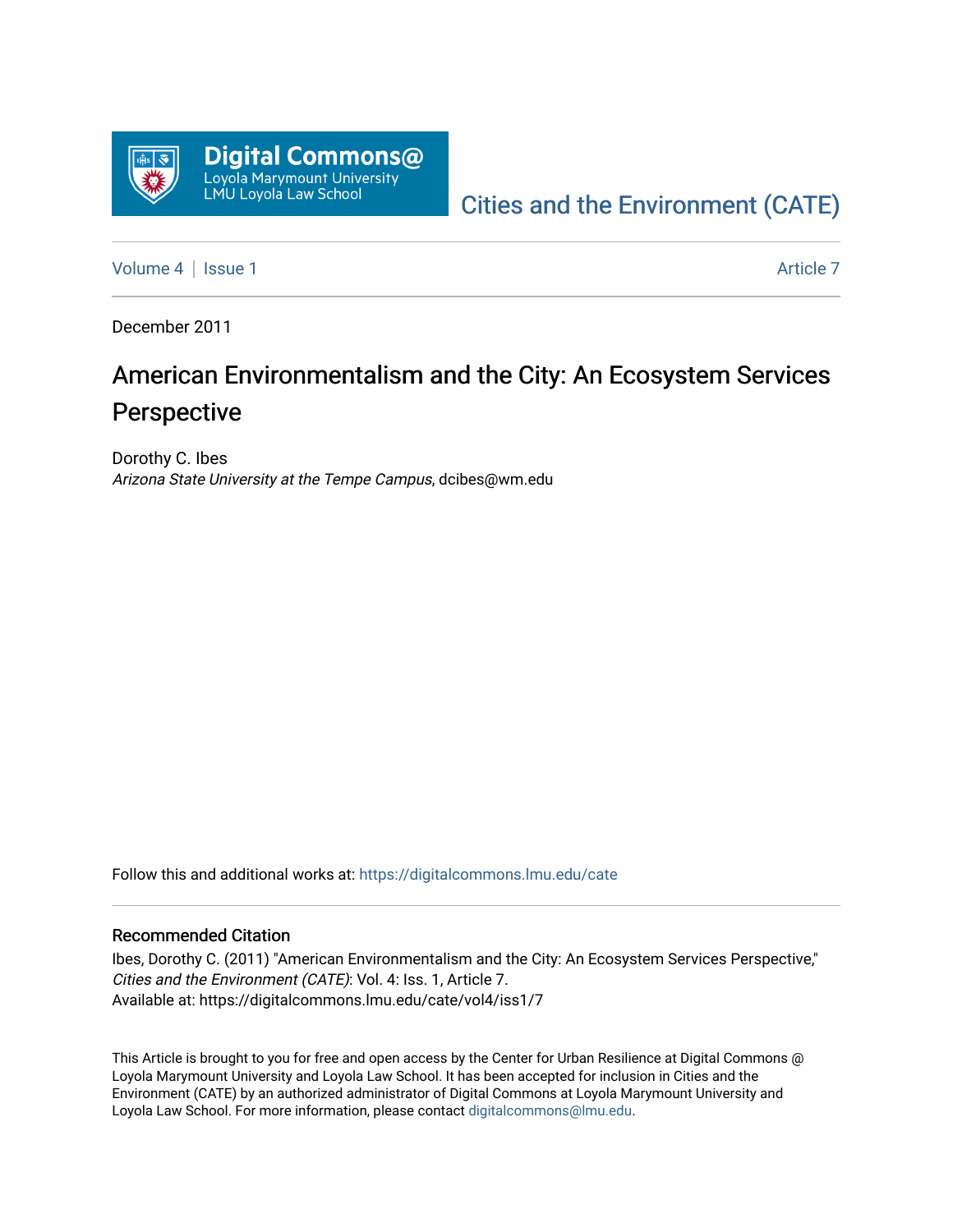# American Environmentalism and the City: An Ecosystem Services Perspective

This study traces the evolution of eight influential American environmental organizations and their relationship with, and conceptualizations of, 'the city' and 'nature.' Guided by the ecosystem services framework, the organizations' urban-based initiatives were analyzed to determine what types of ecosystem services they emphasized and what the implications are for cities and environmental health. Results from historical, content, and interview analyses reveal the potential of the ecosystem services framework to unite the interests and efforts of multiple stakeholders, including urbanists, ecologists, economists, and environmentalists in a way that enhances both urban quality of life and conservation efforts overall.

# Keywords

environmentalism, ecosystem services, non-governmental organizations (NGOs), environmental history, urban ecology

# Acknowledgements

The author would like to expressly thank the interviewees for their candid and valuable contribution to this research. Also many thanks to the research exam committee of the School of Geographical Sciences & Urban Planning at Arizona State University for encouraging the submission of this paper for publication.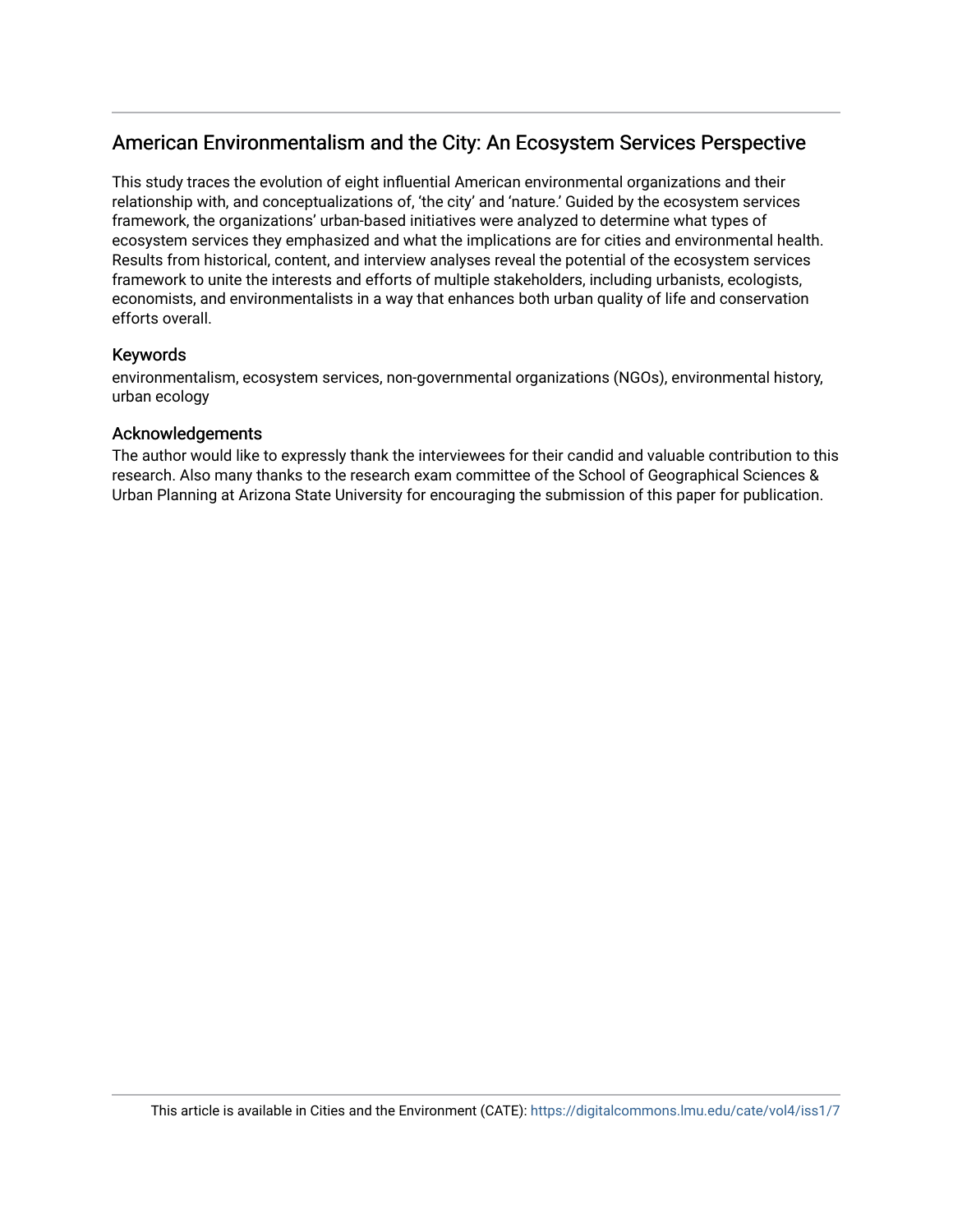#### **I. INTRODUCTION**

"Ecosystem Services Come to New York City: The Natural Way to Reduce Pollution," reads the headline of *The New York Observer* on September 3, 2009. The story tells of the \$7 million dedicated by the New York Attorney General for the development of *green infrastructure*. "The idea here is to use existing ecosystems to filter pollutants and protect streams and other water sources," writes Cohen (2009:1), noting that artificial pollution control equipment is more expensive to build and maintain than natural systems. Referencing the economic valuation of ecosystem services, a September 2011 headline in *The Economist* (2010) reads: "Money can grow on trees." A major environmental organization, *The Nature Conservancy*, reports that their \$4.5 million restoration project in the Mississippi basin will "provide vital ecosystem services such as nutrient cycling, flood storage and water quality enhancement" (TNC 2009:4).

How did this once obscure concept, studied predominantly by ecologists and economists since the 1970s, become recognized as the most logical, economic solution to environmental woes? Does the mainstream adoption of the ecosystem services concept signal an opportunity to merge the seemingly disparate goals and interests of ecologists, economists, urban planners, developers and environmental organizations, or are they all using this term in different ways and towards different ends? This study hones in on one of these interest groups, American environmental organizations, specifically the seven U.S.-based organizations in Rowell's (1996) "Group of Ten"—considered the largest and most influential environmental organizations in the world: the Sierra Club, National Audubon Society, Izaak Walton League, The Wilderness Society, Defenders of Wildlife, National Wildlife Federation, and Environmental Defense Fund. Added to this list was The Nature Conservancy, because of its unusually significant influence and reach (over 1 million members). Using multiple methods, this research investigated if these environmental groups utilize the concept of ecosystem services, where and how the term is applied, and what types of services these groups emphasize, specifically in their urban initiatives. As these organizations represent diverse origins, perspectives, and contexts, the paper begins by tracing the emergence and evolution of the groups and their relationships with, and attitudes toward, cities. These events are also situated in the historical context of the American environmental movement and the rise of the ecosystem services perspective. Finally, the implications of the findings for the environmental movement overall, as well as for the quality of life and sustainability of American cities, is discussed.

The specific research questions guiding the analysis are: 1) Has the attitude of major U.S. environmental organizations towards cities changed over time, and if so, how and why?, 2) Do these organizations frame the benefits of nature, either explicitly or implicitly, in relation to their ecosystem services, and if so, has this been applied to urban areas?, and 3) What urban ecosystem services are emphasized by different environmental groups?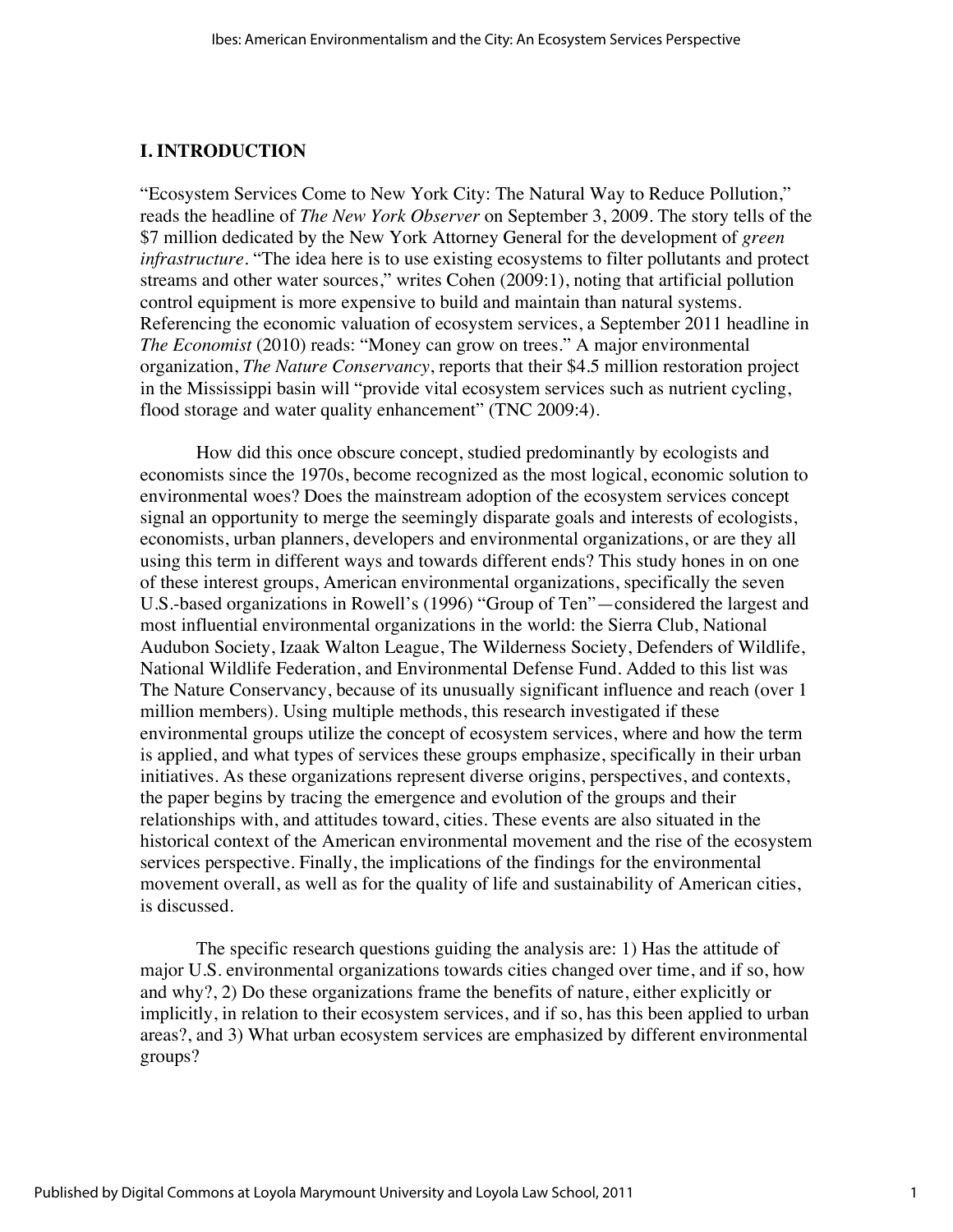#### **II. BACKGROUND**

#### **The American Environmental Movement & the City**

In 1800, some 320,000 Americans (6%), lived in urban areas. Over the following decades, industrialization began drawing people to cities to work in cotton mills, shipyards, sawmills, canneries, and other factories. By 1860, urban populations had surpassed six million. By 1920, 54 million Americans, half the country's population, called the city their home. During this same period, federal land policies encouraged the settlement of the vast frontier. By the late nineteenth century, most of the nation's land had been allocated, prompting the claim by Frederick Jackson that the American frontier was no more. George Perkins Marsh's influential book *Man and Nature* (1864) addressed concerns about the waste of natural resources and land degradation in the U.S. and soon "the perception of abundant unexploited lands teeming with wildlife and fertile soils began to turn to one of wasted resources and inefficient use" (Merchant 2002:127). In this "myth of the vanishing frontier," Cronon (1995:76-77) argues, "lay the seeds of wilderness preservation in the United States [and an] ambivalence, if not downright hostility, toward modernity and all it represented"—including cities.

*Laissez-faire* land policies soon gave way to the era of land preservation, prompting the dedication of national parks, wilderness areas, reserves, and wildlife refuges. Political positions regarding how to treat these landscapes diverged primarily into two camps. Utilitarian conservationists, such as Gifford Pinchot and President Theodore Roosevelt, supported "putting the land to work to promote people's happiness" (Merchant 2002:128). Meanwhile, preservationists including John Muir and Frederick Law Olmsted, viewed nature as sublime rather than utilitarian, and sought to preserve, not manage wild lands (ibid).

Both conservationists and preservationists valued nature for the services and benefits it provided humans. Conservationists held an overtly utilitarian view of nature, primarily focusing on the provisioning of food, fuel, fiber, timber, and water. Though the preservationists seem to have valued nature more for its intrinsic value, they too held a utilitarian view, different only in that it was less *materially* consumptive. John Muir eloquently wrote of the spiritual value of the Sierra Mountains, "God's cathedrals," and extolled the aesthetic and recreational value of these wild lands. Olmsted stressed the importance of nature for mental and physical health, especially for the indigent. Similarly, the dedication of national parks was motivated by a desire to protect the aesthetic and recreational value of protected lands (Merchant 2002).

The post-World War II era gave way to a new version of American environmentalism, less focused on wilderness protection and more concerned with cities, particularly their impact on public health, social justice, and wildlife habitat. Rachel Carson's *Silent Spring* (1962) and Paul Ehrlich's *The Population Bomb* (1968) led to a wave of progressive environmental regulations including the Clean Air Act (1963),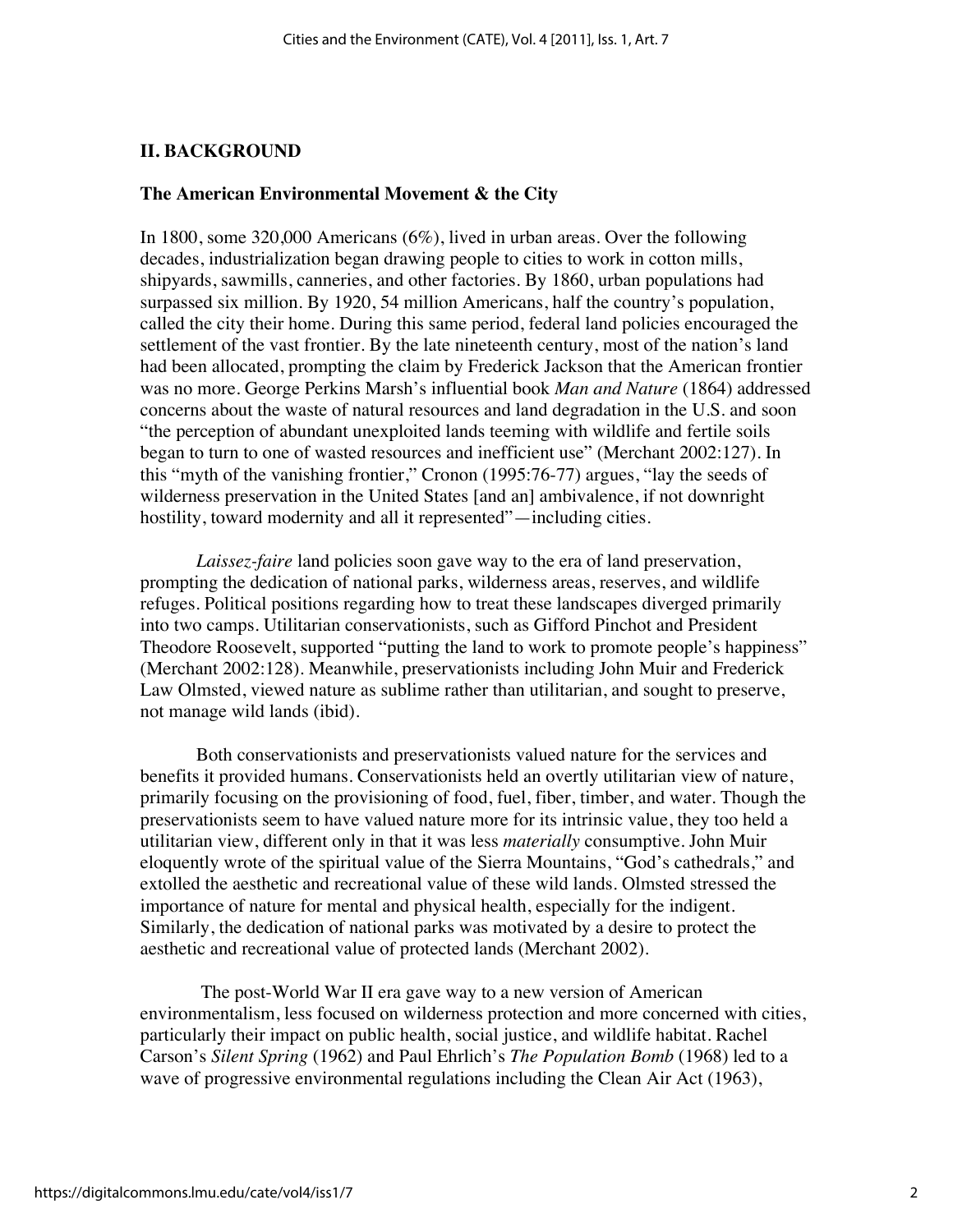Wilderness Act (1964), Endangered Species Act (1973), Safe Drinking Water Act (1974), and Clean Water Act (1977). The 1970s and 80s saw the emergence of various grassroots and social environmental movements. The environmental justice movement was spurred by evidence that hazardous waste facilities in cities were disproportionately located in minority communities (Merchant 2002). The environmental movement went global with the Montreal Protocol (1987), Earth Summit in Rio de Janeiro (1992), and Kyoto Protocol (1997), and 'sustainability' became a household word following the Brundtland Report of 1987 (WCED 1987).

#### **American Environmental Organizations & the City**

Over the course of these developments, impassioned Americans joined together to form non-governmental organizations in response to the rapid urbanization, expansionism, and environmental degradation taking place across the nation. The origins of many of these organizations reflected a distaste for 'the city,' a desire to escape both its dreary built form and its crowds of people, and a preference for nature untouched by humans. Yet later organizations were less anti-urban in nature, possibly signaling a sea change in attitudes towards cities.

The Sierra Club was founded in 1892 by John Muir and Robert Underwood Johnson. The Club's original mission was "to explore, enjoy, and render accessible the mountain regions of the Pacific Coast; publish authentic information concerning them; and enlist the support and cooperation of the people and government in preserving the forests and other natural features of the Sierra Nevada" (Cohen 1988:89). The Club was primarily concerned with increasing peoples' access to wilderness areas to experience their recreational, educational, and spiritual benefits (Cohen 1988).

Thirteen years later, in 1905, The National Audubon Society (NAS) was established. Named after the wildlife painter John James Audubon, the group was formed to address the decimation of shorebirds for women's hats, which was the fashion in trendy American cities at the time. In the 1920s, the Society opened its first bird sanctuaries in Louisiana and Long Island. The organization eventually expanded their mission to the protection of all wildlife, not just birds, and began opening a series of nature centers and large wildlife sanctuaries across the nation (NAS 2010b).

The Izaak Walton League (IWL), named after a famous  $17<sup>th</sup>$  century angler, was founded in 1922 by 54 avid hunters and fisherman. The group's mission was to "save outdoor America for future generations" (Fox 1985; IWL 2010:1). Will H. Dilg, a Chicago advertiser sick of city life, left his job to head the League in its early years. "I am weary of civilization's madness," said Dilg, "I am tired of your piles of buildings and I ache from your iron streets. I feel jailed in your greatest cities and I long for the unharnessed freedom of the big outside" (in Fox 1985:159). Just three years after its founding, the league had attracted over 100,000 members while the Audubon and Sierra Club maintained less than 7,000 members each (Fox 1985). The group's efforts centered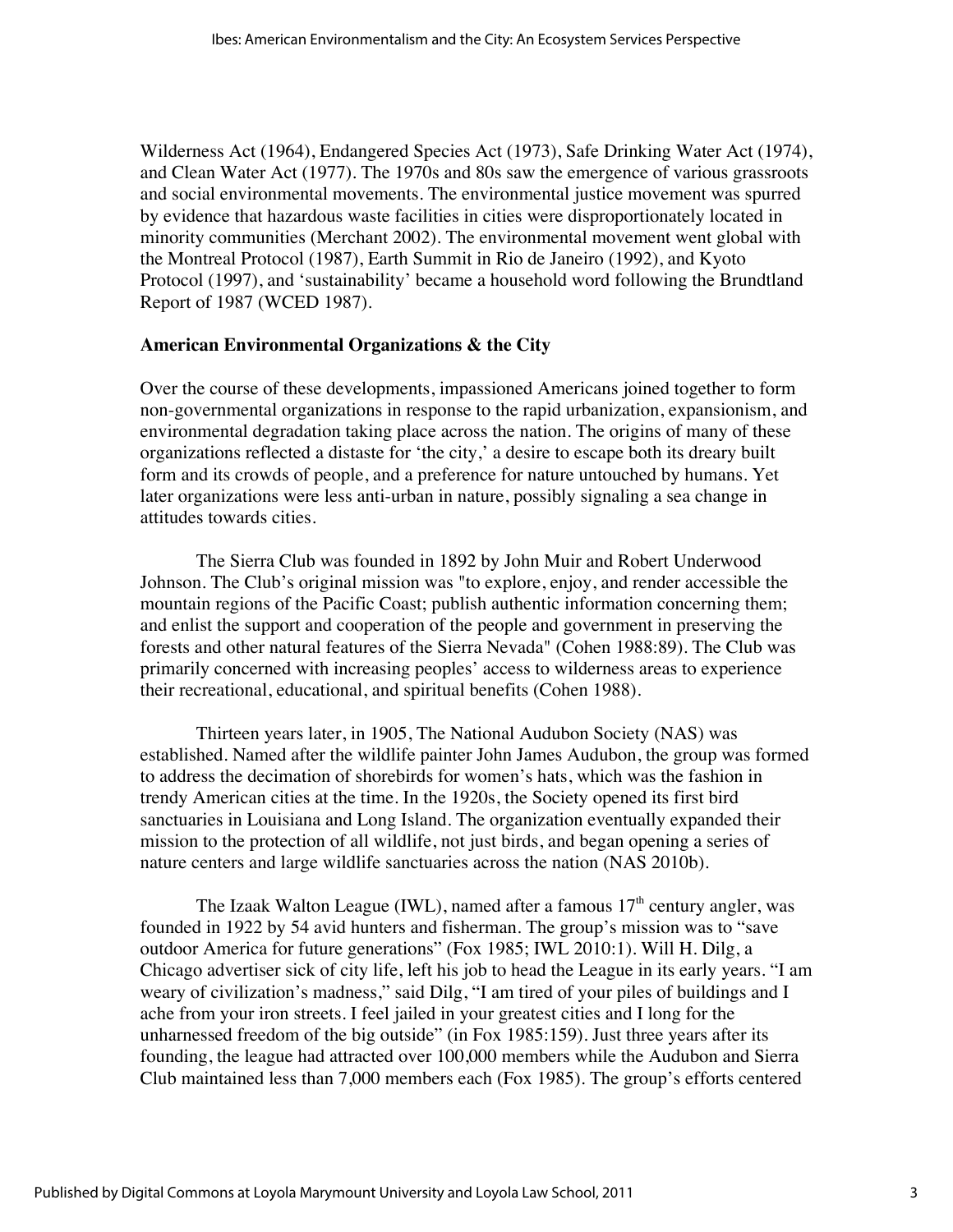on public policy, and they claim that, "almost every major, successful conservation program that America has in place today can be traced directly to a League activity or initiative" (IWL 2010:1).

The Wilderness Society (TWS) formed in 1935 in response to industrialization, urbanization, and "the craze to build all the highways possible everywhere" (Fox 1985:211). The founders included Aldo Leopold, Robert Sterling Yard, Benton MacKaye, and Robert Marshall. The group fought to protect "that extremely minor fraction of outdoor America which yet remains free from mechanical sights and sounds and smell" (Fox 1985:211). TWS was instrumental in the passage of the 1964 Wilderness Act that established some 3.6 million hectares of American land as *wilderness*, "where the earth and its community of life are untrammeled by man" (TWS 2010:1). The Act also gave Congress the power to designate areas in national forests, parks, wildlife refuges, and other federal lands free from development or motorized transportation (Fox 1985).

Founded a year after TWS, the creation of The National Wildlife Federation (NWF) was motivated by the "market killing of the buffalo, waterfowl, and other wild game species…decimating America's wildlife to support the growing work force and urban appetites" (NWF 2010:1). With a focus on conservation policy, the group has helped pass some 70 legislative acts since its establishment (NWF 2010).

In 1947, the Defenders of Wildlife (originally named Defenders of Furbearers) was organized "to protect coyotes and other furred animals from steel-jawed leg-hold traps and lethal poisons" (DOW 2010:1). Their efforts were designed to protect endangered animals and their habitats and reintroduce displaced species. The group led the campaign to reintroduce wolves to Yellowstone National Park and helped to establish the Bald Eagle as endangered (ibid).

Established in 1951, The Nature Conservancy's primary goal was, and still is, to protect a piece of every major habitat type on the planet as "living museums of the primitive world of nature…for their great scientific, educational, and aesthetic values" (Birchard 2005:5). This goal differs from the other environmental organizations in that 'scenic value' took a back burner to a landscape's significance as a sample of unaltered nature.

The Environmental Defense Fund (EDF), was formed in 1967 by a group of lawyers and scientists who claim to have "raised environmental litigation to an art form" (Fox 1985:304). The group expressed contempt for traditional American conservationist groups for what they considered a lack of political, legal, and scientific rigor, and an ethic of "primitivism, anti-urbanism, anti-materialism, and technophobia" (Fox 1985:322). Charles Wurster, one of the founding members of EDF criticized the American conservation movement for "talking to themselves in a closed ecosystem" (in Fox 1985:306). Primarily addressing issues of pollution, the group took a novel approach to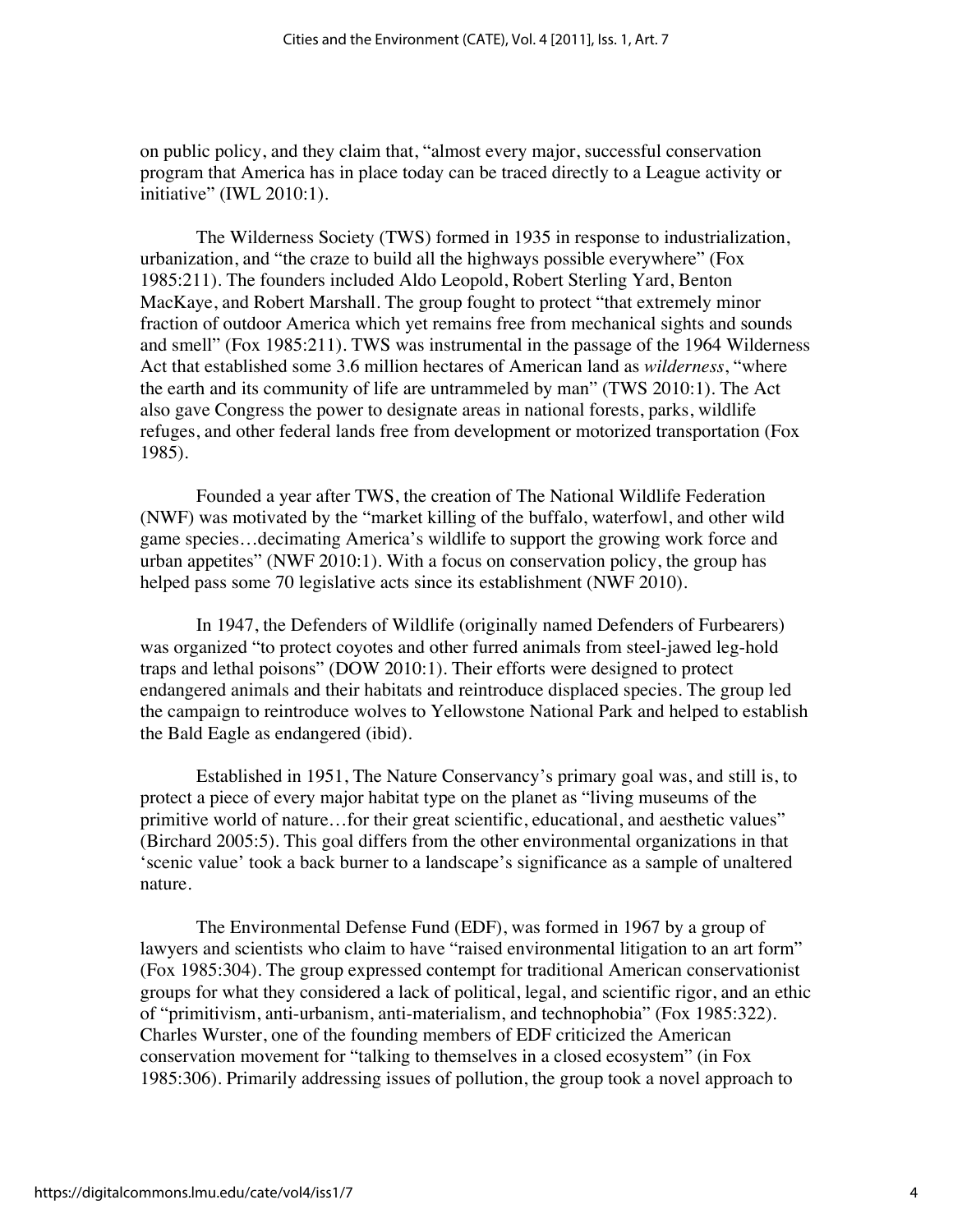conservation by involving experts in science, law, and politics—and taking their issues to the courtroom (Fox 1985).

#### **Ecosystem Services & the City**

Paralleling trends in the American environmental movement and the rise of influential non-governmental organizations, the field of ecosystem ecology emerged in the 1940s and has also recently turned its cites to urban landscapes. Originally focused on the food chain, energy flows, and cycles within ecosystems, the discipline took a turn in the 1960s along with the environmental movement. Ecologists began to warn of the degradation of "ecological systems upon which the very existence of the human species depends" (Ehrlich and Ehrlich 1972:157). The concept of ecosystems providing *services* critical to human health and well-being was highlighted in a 1970s report (SCEP 1970) that included a list of "environmental services" that would degrade if the ecological functioning of a landscape was compromised; these services included pest control, insect pollination, fisheries, climate regulation, soil retention and formation, and flood control. Over the subsequent decades, numerous additions would be made to this list of environmental benefits under terms such as *public services of the global ecosystem*, *ecological services*, and *nature's services* (Daily 1997:14-15).

The term *ecosystem services* was officially introduced by Ehrlich and Ehrlich in 1981. The term was intended to communicate the value of nature to people through the understanding of its impact on human well-being (Gómez-Baggethun et al. 2009). The concept became mainstream in the late 1990s with Daily's (1997) *Nature's Services*, and economic valuation gained considerable attention following Costanza's (1997) controversial article on the monetary valuation of ecosystem services. The flagship report on the state of the world's ecosystems followed soon after with the launching of the Millennium Ecosystem Assessment (MA 2003). The MA (2003:53) organized ecosystem services, defined as "benefits people obtain from ecosystems," into four categories: provisioning (tangible, consumable products), regulating (regulate ecosystem processes), supporting (support ecosystem functions), and cultural (nonmaterial or intangible goods).

Some scholars warn that the "utilitarian framing of ecological concerns and market strategies," inherent in the ecosystem services concept is dangerous as it "may modify the way humans perceive and relate to nature in a way that in the long run may be counterproductive for conservation purposes" (Gómez-Baggethun et al. 2009:1209)**.**  Gómez-Baggethun et al. (2009) assert that the move towards commodification of nature was a result of changes in economic theory away from the "use" value of nature, towards "exchange" values. Yet other scholars contend that, if conveyed properly, the concept may help people comprehend and appreciate the value of nature, thereby enhancing conservation efforts. "Ecosystem services are absolutely essential to civilization, but modern urban life obscures their existence" writes Daily (1997:7), "yet once explained, the importance of ecosystem services is typically quickly appreciated." A successful approach though, Daily and Ehrlich (1999) contend, must draw from multiple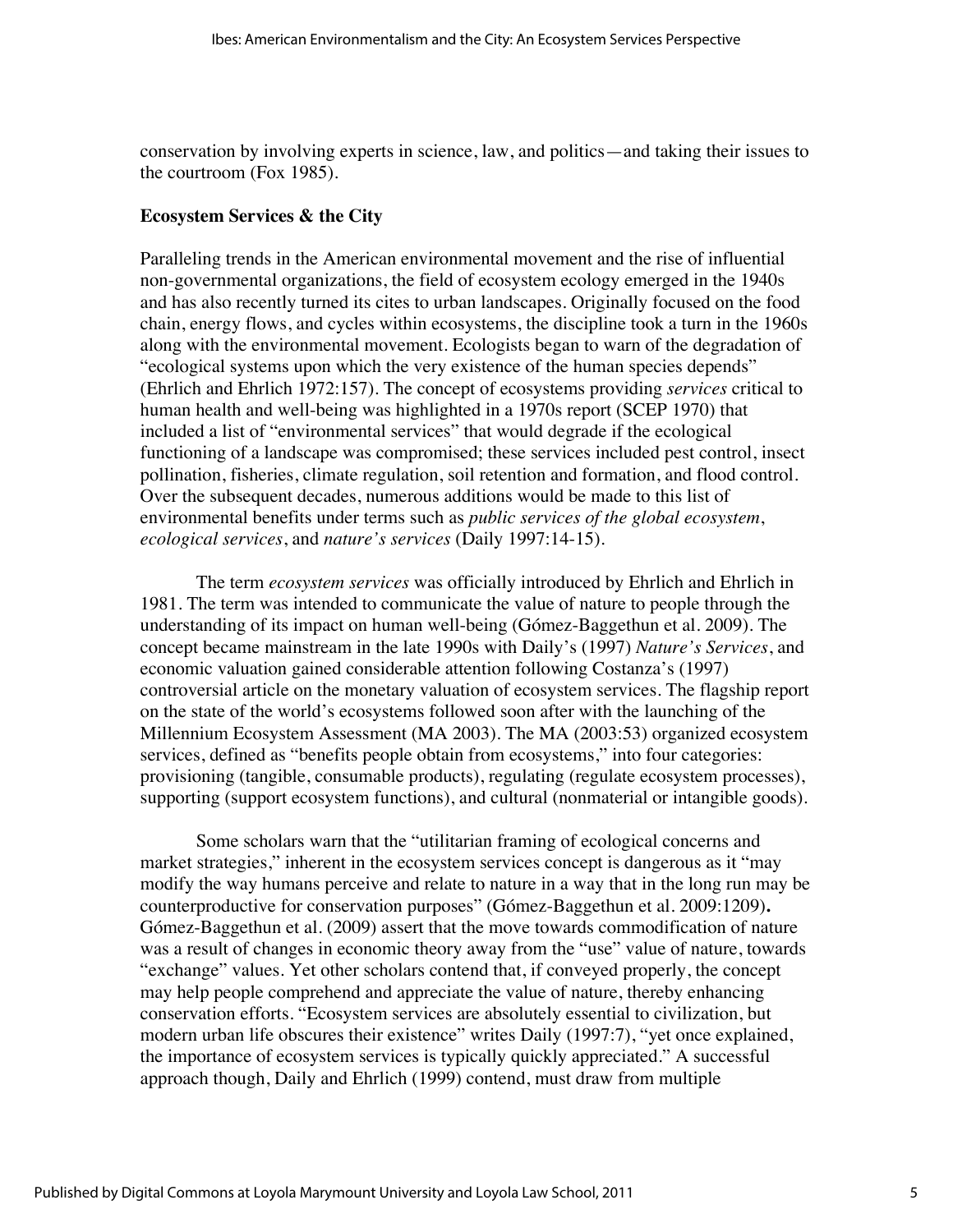perspectives as the "failure to recognize the footprint of such problems on what might be thought of as a multidimensional, multidisciplinary surface could lead at best to silly, naive 'answers' and, at worst, to bad policies with serious societal consequences."

There is now growing consensus that the ecosystem services framework could also enhance conservation efforts in cities, and should therefore be integrated into urban planning, policy, and decision-making (Cadenasso and Pickett 2008; Lovell and Johnson 2009; Sander 2009; Daily et al. 2009; Schilling 2010). The framework is well-suited to urban conservation as it conceptualizes human and natural systems as linked or coupled (Liu 2007), allowing for the integration of both social and ecological considerations into planning and decision-making (Schilling 2010). Also, empirical research has determined that urban elements and landscapes including street trees, lawns, parks, urban forests, cultivated land, wetlands, lakes, and streams, provide a variety of ecosystem services such as: air filtration, micro climate regulation, noise reduction, rainwater drainage, sewage treatment, recreational and cultural values (Givoni 1991; Bolund and Hunhammer 1999; Scott et al. 1999). Further, evidence that urban form significantly impacts the ecological performance of landscapes (Tratalos et al. 2007), and that locally generated ecosystem services substantially enhance urban quality of life (Bolund and Hunhammer 1999), also make the case for applying the ecosystem services framework to urban initiatives.

# **III. METHODS & ANALYSIS**

In order to enhance understanding of the use, application, and history of the ecosystem services framework, particularly as applied to cities by American environmental organizations, this study utilized a mixed-method approach using both primary and secondary data. Specific methods applied include historical, archival, and content analyses along with a review of literature. Such methodological triangulation not only provides a deeper, more complete and nuanced picture of complex human-environment relationships (Ruddell 2009), but also validates that research findings are not tied to a particular approach (Campbell and Fiske 1959; Johnson et al. 2007). Primary data was collected using explicit reports (interviews) and by coding organizational documents (annual reports). Secondary data was gathered from the organizations themselves and from other independent sources, and included books, newspaper articles, historical accounts, organizational histories and reports, online materials, and scholarly literature.

Historical methods are a valuable, some argue essential, first step in research as it helps researchers "identify themes embedded in their work, avoid re-inventing systems that already exist, and establish background prior to user observation or interviewing" (Wyche and Sengers 2006: 38). As such, historical and archival analysis was applied to understand if, and how, the attitudes of major U.S. environmental organizations towards cities have changed since their founding, and to provide a solid foundation for the subsequent components of the research.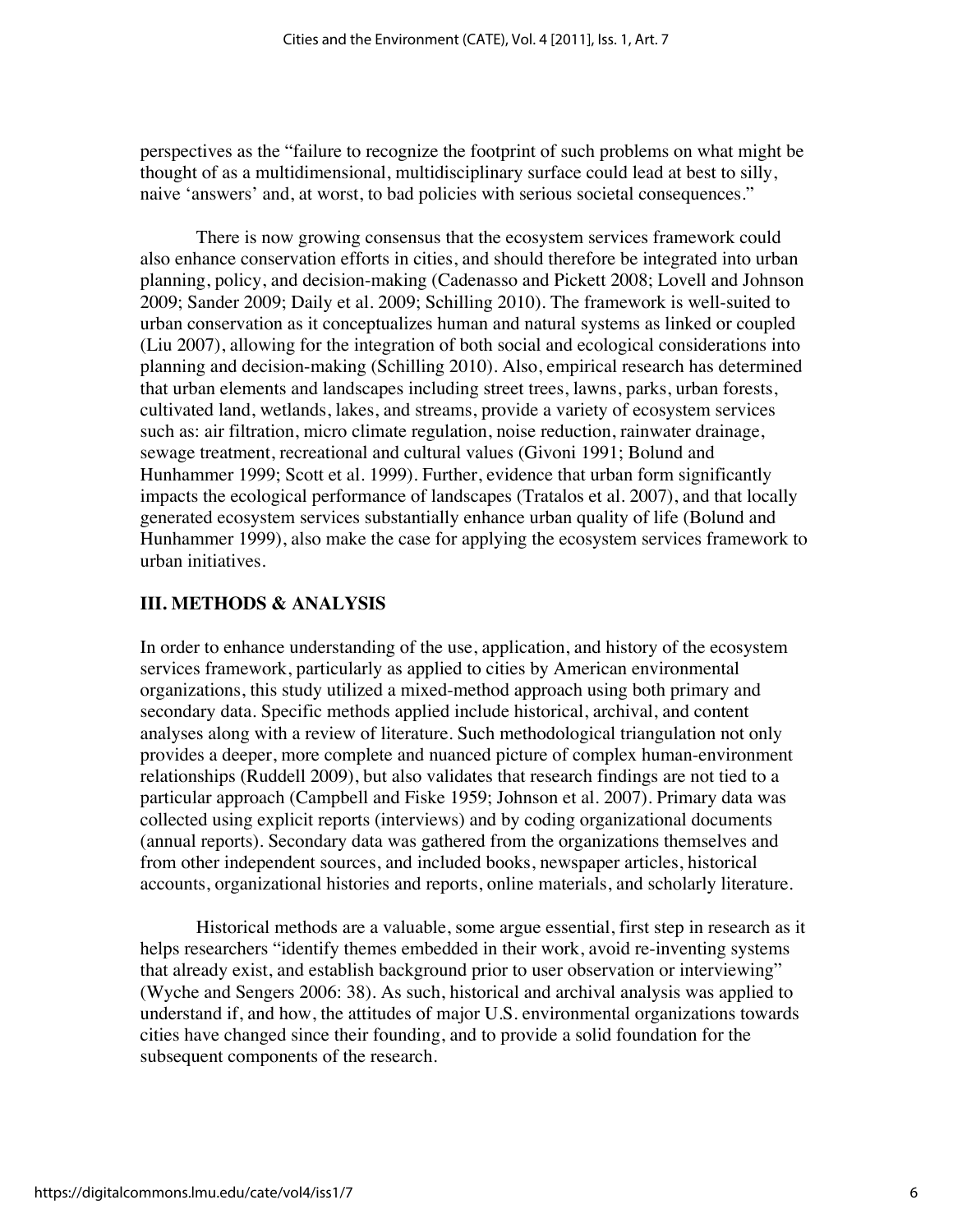The content analysis then systematically assessed if the organizations framed the benefits of their urban initiatives, as described in their annual reports, in terms of ecosystem services, either explicitly or implicitly. This approach was also applied to determine which urban ecosystem services were emphasized by the various groups, and which lacked consideration. The widely cited definition of ecosystem services as, "the benefits people obtain from ecosystems" (MA 2003:53), is far from a novel concept. As noted by Daily (1997:11), though the "explicit recognition of ecosystem services is a relatively new phenomenon, the notion that natural ecosystems help to support society probably traces back to the time when our ancestors were first able to have notions." For this reason, the content analysis was not concerned with the intentional, explicit use of the word *ecosystem services*, but rather how the value, benefits, and services provided by nature (broadly defined), were framed. Annual reports were deemed appropriate for this analysis for two primary reasons. First, the reports are not exhaustive descriptions of the organizations' yearly activities, but rather highlight particular aspects of an organization's initiatives; as such, they offer valuable insight regarding which initiatives each organization prioritizes. Second, as all but one of the groups (IWL) produced annual reports, the documents allowed for comparisons across organizations.

The first phase of the content analysis consisted of coding the previous two years' annual reports from each organization's national headquarters (Appendix I)<sup>1</sup>. First, all explicit references to urban-focused initiatives or programs were extracted from the reports. This included any programs that directly engaged urban residents, businesses, universities, or other stakeholders in conservation efforts, or that sought to improve the social, economic, or ecological health of cities. Next, the ecosystem services listed in Table 1 were coded based on the benefits of urban initiatives cited in the reports. Each service was coded only once per organization so as to illustrate the breath of ecosystem services covered by the organizations as a whole and to highlight those services not emphasized, while minimizing error.

Four categories of services were analyzed: *provisioning, regulating/supporting*, *cultural,* and *economic.* The economic category was added to the original MA (2003) classifications because of its paramount importance to urban ecosystems, and the categories of regulating and supporting services were combined. Within each of these categories, specific services were analyzed, based on deGroot et al.'s (2009) list, with six additions by the author (i.e. educational benefits, community-building, environmental justice, and all three economic services). Therefore a total of 23 services were analyzed (Table 1). Results were tallied for each service by organization (Appendix II), and then aggregated by service category. The highest possible 'score' for each organization was 23 (100%), which would indicate that through their urban initiatives, they claimed to have provided all 23 ecosystem services.

<sup>&</sup>lt;sup>1</sup> Reports for the NAS and TWS were only available for the past year, 2009. The IWL did not have a typical annual report, but rather just a list of "Conservation Policies" so they were removed from the content analysis.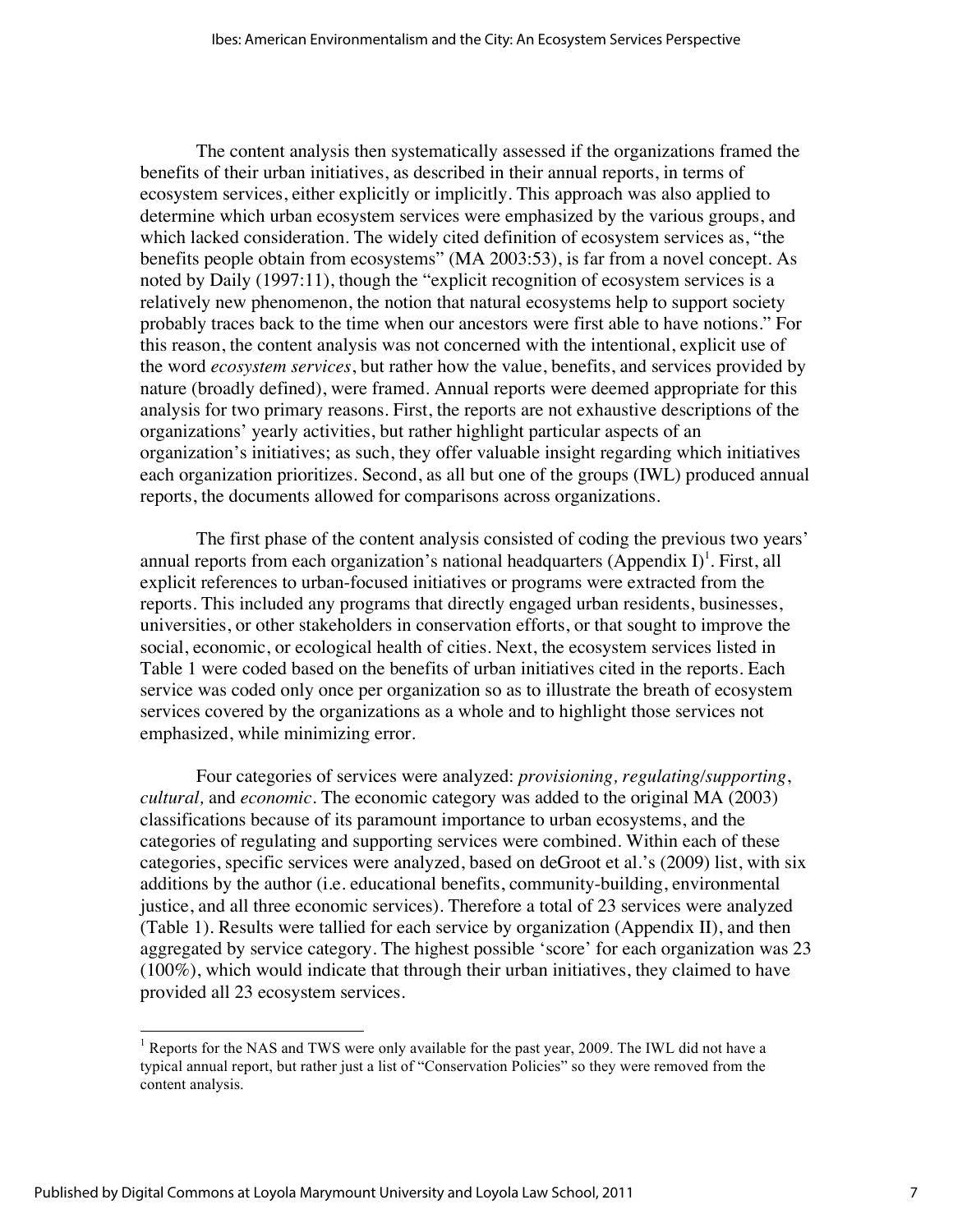Interviews with local members of the organizations (in Arizona) were also incorporated in this research, primarily to: i) provide a micro-scale, local perspective, ii) validate/refute the findings of the other methodological approaches, and iii) enhance the understanding of the results overall. Four 60 to 75-minute interviews were conducted with members of the organizations that maintain branches in Arizona: the Audubon Society, The Nature Conservancy, The Defenders of Wildlife, and the Sierra Club<sup>2</sup>. Following a semi-structured approach, open-ended questions were posed to stimulate candid discussions regarding: i) current initiatives/programs aimed at urban areas or urban residents, ii) the organizations' explicit or implicit use and/or application of the ecosystem services framework either in or outside urban areas, and iii) the perceived implications of applying an ecosystem services approach to conservation.

# **IV. RESULTS**

This section presents first the results of the historical and archival analysis on American environmental organizations and the city, highlighting their current attitudes towards and engagement with cities. The second section reports the results of the content analysis, which identified the specific benefits and services emphasized by each groups' urban initiatives. The final section highlights pertinent information from the interviews related to the research questions.

# **American Environmental Organizations & the City—Today**

Since the dawn of industrialization, influential non-governmental organizations emerged in response to the environmental concerns of the day. Founded by groups of passionate citizens, most organizations sought to protect pristine wilderness and wildlife from the commercialization, privatization, and exploitation of the city. Yet results of this study reveal that today many of these organizations have transcended their traditionally antiurban roots, and have even come to appreciate the multiple ecosystem services provided by urban landscapes.

Today, scope of the Sierra Club has expanded substantially since its founding nearly 120 years ago. With over 800,000 members and 60 local chapters, the mission now emphasizes the education and engagement of people in the protection and restoration of natural *and* human environments (Sierra Club 2010:1). A community outreach program, *Inner City Outings*, promotes social integration, community-building, environmental stewardship, and nature appreciation by involving urban youth in outdoor activities both in and outside of cities (Sierra Club 2010). The Club's *Local Outings* program offers "forays into the remaining natural areas of our major cities" (Sierra Club 2010:1). The Arizona chapter of the Sierra Club promotes smart growth principles

 $<sup>2</sup>$  Though the National Wildlife Federation has a local office, they were unavailable for an interview and</sup> were therefore excluded from this part of the analysis.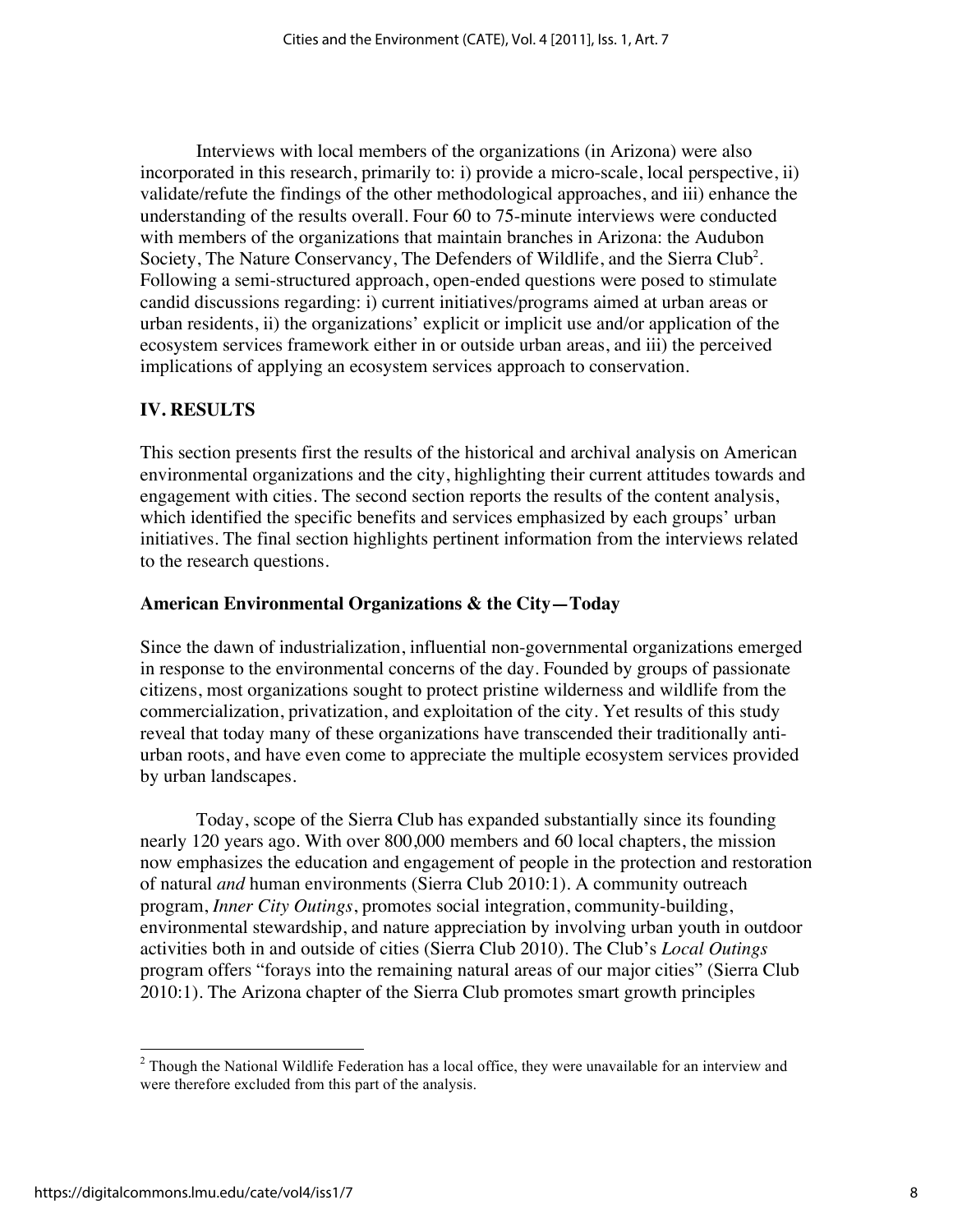including high-density housing, mixed uses, bike paths, and pedestrian-friendly infrastructure (per comm, Bahr<sup>3</sup>).

Recognition that urbanization is causing a rift between people and the natural world has prompted the Audubon Society to begin actively engaging cities and their inhabitants. The group saw this as detrimental to the health and well-being of both systems and so began a campaign to bring nature into the city "in order to reach people who had little to no access to nature education" (NMPRS 2010:1). To this end, they opened urban Audubon Centers in Brooklyn (2002), Los Angeles (2003), and Heleiwa, Hawaii (2003). In 2009, the Platinum LEED Nina Mason Pulliam Audubon Center was opened in a low-income neighborhood of Phoenix, AZ. The Center provides interactive exhibits, trails, school curriculum, and community events, as well as K-12 and high school programs (NAS 2010a).

Today, the Izaak Walton League maintains its focus on public policy and their utilitarian perspective on nature's value, yet their eye has also turned to the city. Progressive conservation policies heavily engage cities and stress improving urban quality of life through sustainable growth, sprawl management, improved mass transit, green building, renewable energy, participatory decision-making, and social justice (IWL 2008). The group also engages middle and high school students in hands-on science with *Project Watershed* and trains citizens on wetland protection through the *Protect Our Wetlands* project.

The Wilderness Society's current campaigns, for the most part, reflect the organization's original vision. Efforts focus on protecting wild places, natural heritage, pristine forests, and public lands from development, global warming, and "irresponsible energy development" (TWS 2010:1). The only urban-related initiative mentioned in their annual reports was the protection of a natural area in close proximity to a city (TWS 2009).

Over the years, the National Wildlife Federation has grown to appreciate the city, noting that "many of the nation's greatest environmental challenges and opportunities are found in our urban centers" (NWF 2010:1). NWF's urban initiatives focus on enhancing water and air quality, improving housing and transportation systems, supporting urban community gardens, farmers' markets, and urban parks, as well as restoring brownfield sites, creating green jobs, and promoting social justice and community-building. NWF's *Midwest Urban Initiative* engages the ten largest urban centers in the Great Lakes region and their *Certified Wildlife Habitat program* offers certification for people who practice sustainable gardening and provide food, water, and shelter for backyard wildlife (NWF 2010).

<sup>&</sup>lt;sup>3</sup> In-person interview with Sandy Bahr, Director of the Sierra Club's Grand Canyon Chapter (Nov 2010).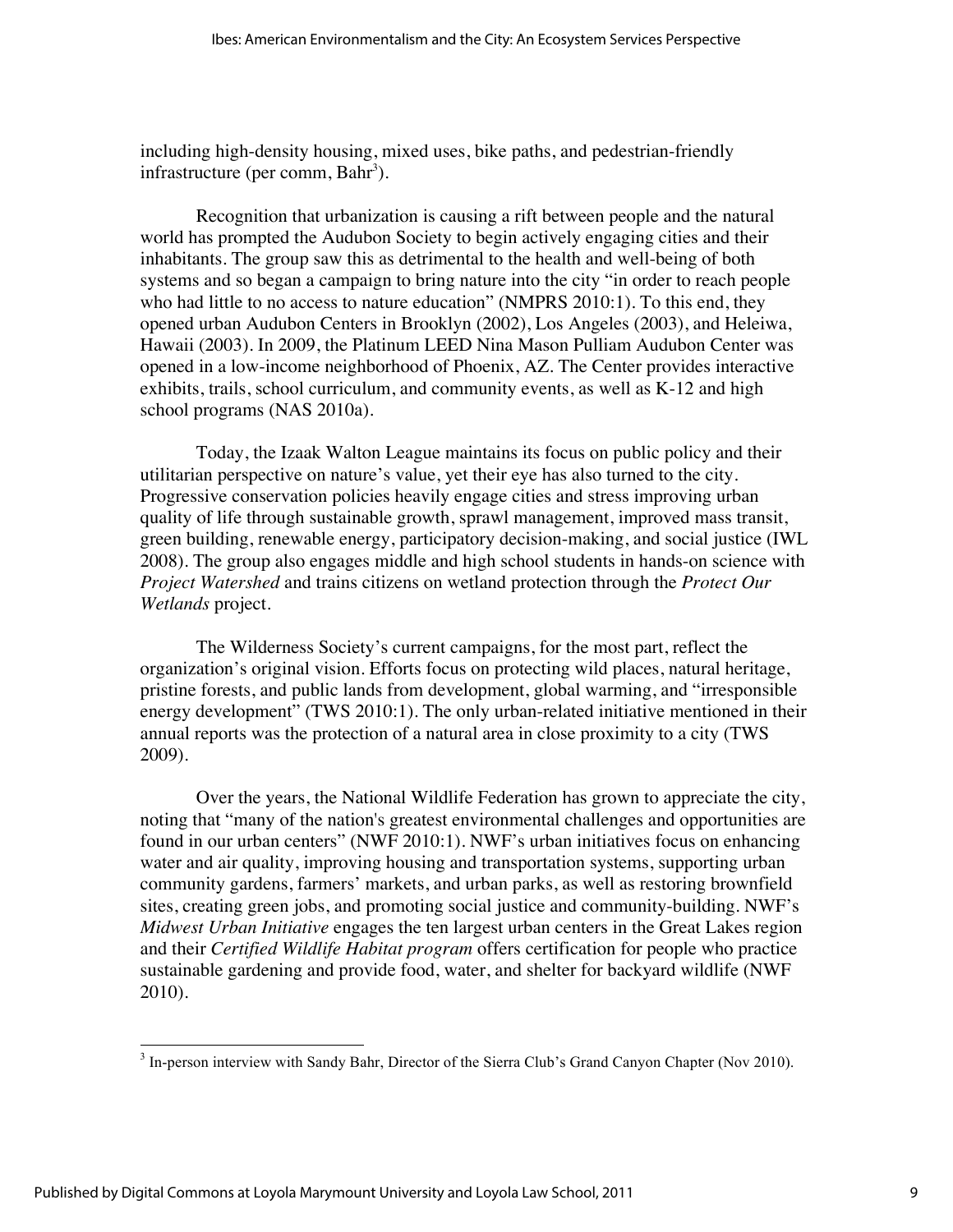The Defenders of Wildlife has recently broadened their focus to include protecting biodiversity and wildlife habitats, though the primary objective remains the protection of large carnivorous mammals. This is likely why their engagement with cities is limited. Yet there *are* some signs that the organization is engaging the urban landscape. Updike (2004:1), a writer/editor for *Defenders Magazine*, wrote about the enthusiasm of city dwellers upon seeing large birds of prey "in the unfamiliar habitat of skyscrapers and roads," noting that the presence of "urban raptors" is a valuable asset to the city. The group also acknowledges the importance of urban greenways and trails for biodiversity protection, noting that they provide connectivity between open spaces that serve as critical urban wildlife corridors (Hudson 1991). The organization is the only one included in this study that has employed economic valuation of ecosystem services to battle sprawl and encourage conservation-oriented planning (Rappaport Clark 2007).

While maintaining their original mission, The Nature Conservancy has also recently expanded the reach and focus of their initiatives acknowledging that, "in our quest to create a sustainable world, solutions will emerge both in our own backyards and oceans away" (TNC 2008:4). Programs directed at urban areas include watershed conservation in São Paulo, Brazil and Bogotá, Colombia, an *Internship Program for City Youth* that takes New York students to work on nature preserves for a month, and *Development by Design*, which seeks not to stop but guide development in a way that provides "a net beneficial impact on nature" (TNC 2009:35). One of TNC's "first major investments in urban areas," *Project Wet* teaches students in Phoenix, AZ about water quality and the water cycle (pers comm, Marshall<sup>4</sup>).

In the last ten years, the Environmental Defense Fund's campaigns have battled issues of climate change, pollution, and water law. Since their efforts are at the state and national scale, the EDF directly and indirectly impacts numerous cities across the nation. Recent successes include helping to pass a bill to cap greenhouse gas emissions in California, persuading the ports of Los Angeles and Long Beach to cut their emissions in half, and establishing the world's largest marine reserve in Hawaii. The groups is also heavily involved with environmental issues abroad, promoting economic incentives to reduce emissions and power plant pollution in several Chinese cities including Beijing, where they are also working to build a market for environmental commodities. Their partnerships with major American businesses have led to significant reductions in solid waste and greenhouse gas emissions by eliminating foam boxes in McDonalds and working with FedEx and Coca-Cola to create "the world's first commercially successful hybrid delivery truck" (EDF 2008:7).

<sup>&</sup>lt;sup>4</sup> Phone interview with Robert Marshall, Director of the Center for Science and Public Policy at The Nature Conservancy, Tucson (November 2010).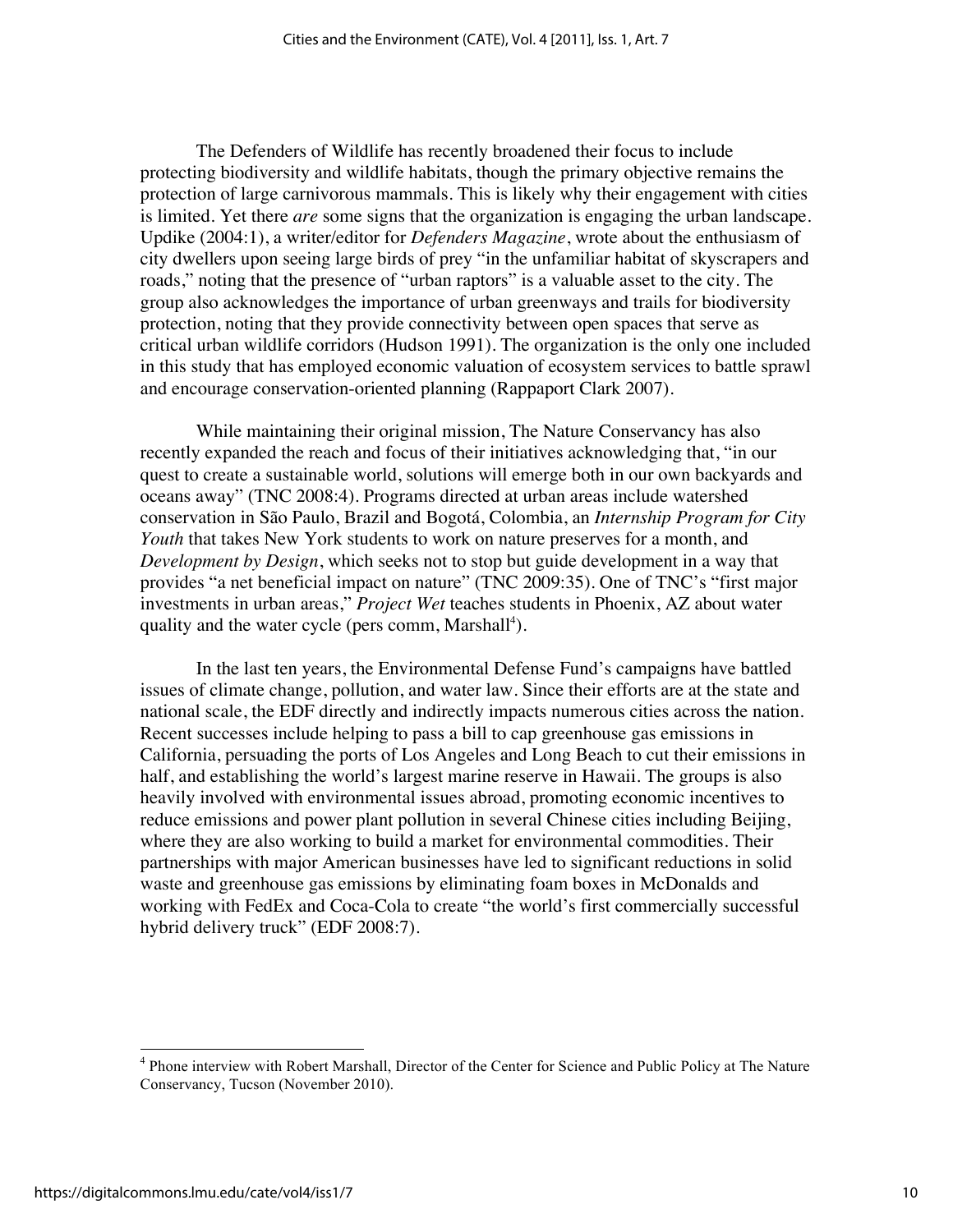#### **American Environmental Organizations & Urban Ecosystem Services**

Results of the content analysis revealed that though a variety of urban ecosystem services were emphasized by the organizations in their annual reports, not all were given equal attention. Of the 23 urban ecosystem services measured, all but three (spiritual values, soil/erosion protection, and protection/provisioning of medicinal materials) were cited by at least one organization. The most commonly cited category was cultural (38%), followed by regulating/supporting (29%), economic (18%), and lastly provisioning (16%) (Table 1). Cultural services centered on educational benefits (62%), while scant attention was paid to cultural heritage and artistic inspiration (13% each), and none to spiritual values. Regulating/supporting services primarily emphasized habitat protection (50%), followed by climate regulation and hazard mitigation (both 38%). None of the organizations emphasized soil erosion/protection, and few specifically addressed protecting biodiversity (13%) in urban areas. Of the economic benefits, organizations tended to focus on job training/creation (50%). Provisioning services prioritized by the groups were fiber, fuel, and other raw materials (50%) and water (38%).

The organizations were also given 'scores' that reflect the diversity of services emphasized by their urban initiatives. Overall scores by organization (of 23 urban ecosystem services measured) ranged from one to 14, with a mean of eight. For example, TNC scored five, indicating that their urban-based efforts emphasized five of the 23 urban ecosystem services in the list. The Sierra Club  $(n=14, 61\%)$ , NAS  $(n=13, 57\%)$ , EDF  $(n=12, 52\%)$ , and NWF  $(n=10, 43\%)$  provided the most services and were above the group mean. The organizations below average include TNC  $(n=5, 22\%)$ , TWS  $(n=1, 4\%)$ , and DOW  $(n=1, 4\%)$  (Fig 1). These results suggest that the efforts of the Sierra Club, NAS, and EDF provide the most diversity of ecosystem services to urban areas and residents, while TWS and DOW contributed the least.

The Sierra Club emphasized regulating/supporting, and cultural services over provisioning and economic, while NAS focused most on cultural services. The urban efforts of EDF contributed most to regulating/supporting and economic goals, while TNC stressed cultural benefits. TWS and DOW scored the lowest of all the organizations, emphasizing only cultural services in their urban-based initiatives. Of all the groups, the cultural services were best represented by NAS and the Sierra Club, while provisioning was best covered by EDF. The Sierra Club and EDF equally supplied regulating/supporting benefits over other groups, while economic gains were mostly attributed to NAS and EDF.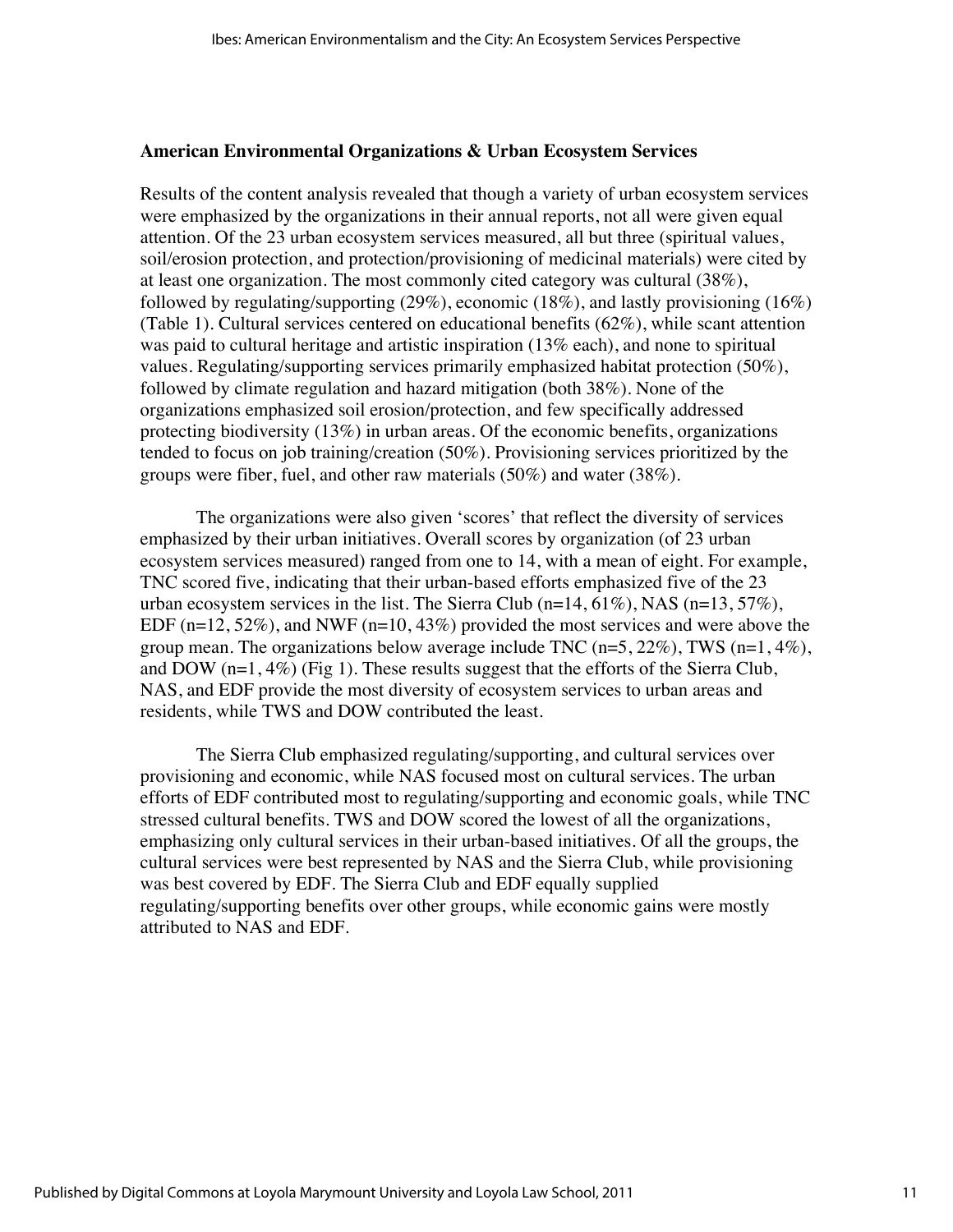| Category                | <b>Service</b>          | <b>Description/Examples</b>             | <b>Counts</b><br>$(\%)^{**}$ | Category<br><b>Total</b><br>$(\%)^{**}$ |
|-------------------------|-------------------------|-----------------------------------------|------------------------------|-----------------------------------------|
| Provisioning            | Food                    | agriculture, local foods, gardens       | 2(25)                        | 9(16%)                                  |
| $(n=4)$                 | Water                   | protecting/managing water supplies      | 3(38)                        |                                         |
|                         | Fiber/fuel              | protecting/managing materials           | 4(50)                        |                                         |
|                         | Medicinal               | protecting/managing genetic,            | 0(0)                         |                                         |
|                         |                         | biomedical, or medicinal materials      |                              |                                         |
| <b>Regulating &amp;</b> | Air quality             | protecting/maintaining fresh air        | 2(25)                        | 16(29%)                                 |
| <b>Supporting</b>       | Climate regulation      | reducing greenhouse gas emissions       | 3(38)                        |                                         |
| $(n=8)$                 | Hazard mitigation       | natural hazard mitigation               | 3(38)                        |                                         |
|                         | Water regulation        | protecting/maintaining fresh air        | 2(25)                        |                                         |
|                         | Waste treatment         | reducing waste, cleaning up waste       | 1(13)                        |                                         |
|                         | Soil/erosion protection | protecting soil, reducing erosion (e.g. | 0(0)                         |                                         |
|                         |                         | planting trees, grass on slopes)        |                              |                                         |
|                         | Habitat protection      | creating, protecting, managing habitat  | 4(50)                        |                                         |
|                         | Biodiversity            | protecting/managing species             | 1(13)                        |                                         |
| <b>Cultural</b>         | Aesthetic               | opportunities for nature appreciation;  | 3(38)                        | 21 (38%)                                |
| $(n=8)$                 |                         | beautification                          |                              |                                         |
|                         | Recreational            | hike, bike, walk trails and other       | 3(38)                        |                                         |
|                         |                         | recreational infrastructure             |                              |                                         |
|                         | Artistic inspiration    | inspiration for art or design           | 1(13)                        |                                         |
|                         | Cultural                | culturally significant landscapes,      | 1(13)                        |                                         |
|                         | heritage/identity       | elements, events, species               |                              |                                         |
|                         | Spiritual               | spiritually significant landscapes,     | 0(0)                         |                                         |
|                         |                         | elements, events, species               |                              |                                         |
|                         | *Educational benefit    | opportunities for learning (e.g. school | 5(63)                        |                                         |
|                         |                         | programs, interpretive signage)         |                              |                                         |
|                         | *Community-building     | programs that bring together the        | 4(50)                        |                                         |
|                         |                         | community                               |                              |                                         |
|                         | *Environmental          | focus on providing benefits to          | 4(50)                        |                                         |
|                         | justice                 | underrepresented groups                 |                              |                                         |
| Economic                | *Economic               | stimulating local economic activity     | 3(38)                        | 10 (18%)                                |
| $(n=3)$                 | stimulation             |                                         |                              |                                         |
|                         | *Job training, creation | providing job training, internships,    | 4(50)                        |                                         |
|                         |                         | career counseling; creating jobs        |                              |                                         |
|                         | *Reducing costs         | reducing costs (e.g. energy, resources) | 3(38)                        |                                         |

#### **Table 1. Urban ecosystem service results by category**

\*categories added by the author, all others from deGroot 2009; \*\* total number provided and % of total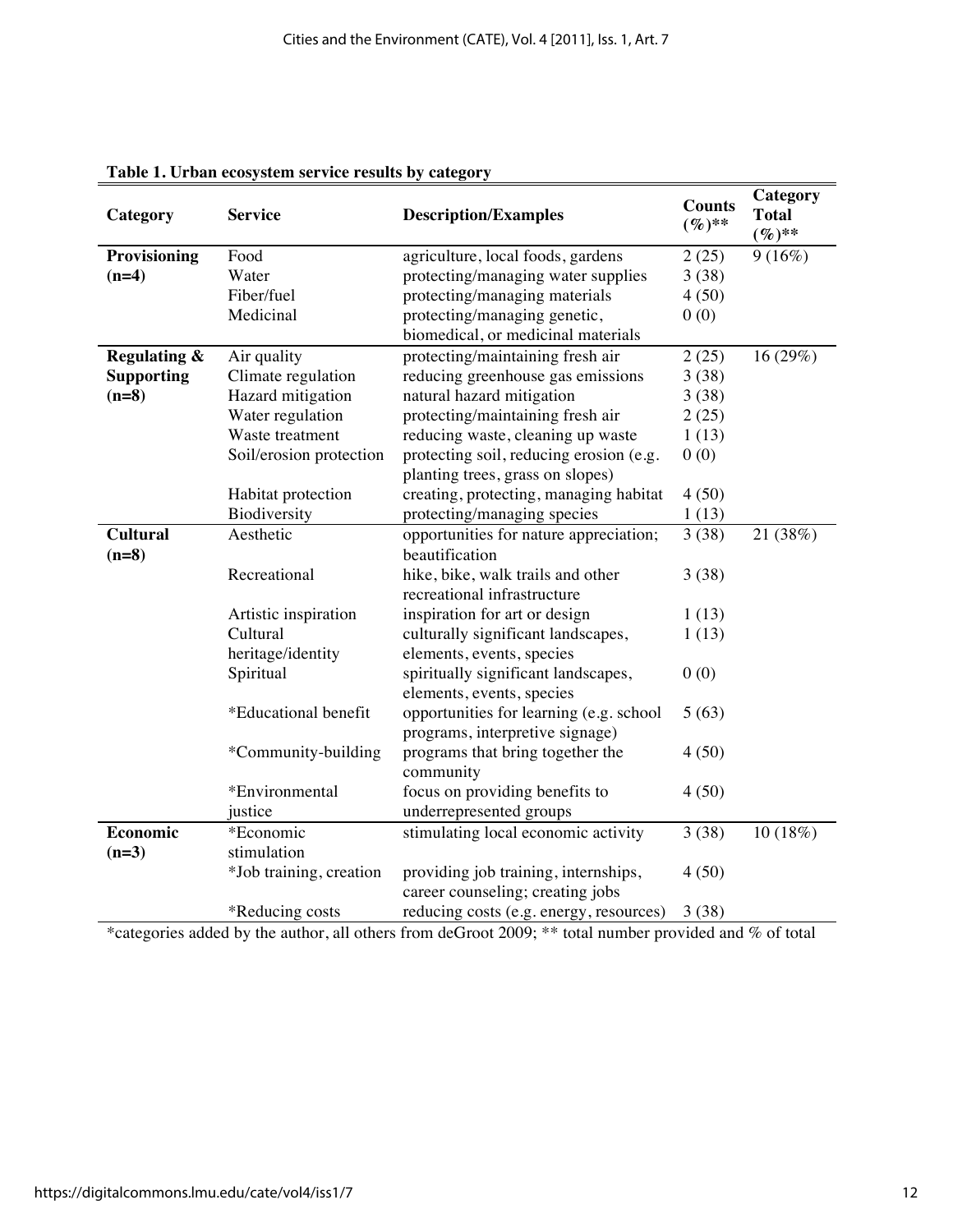

**Figure 1.** Urban ecosystem service results by organization

Interviews conducted with members of the local chapters of the Sierra Club, Defenders of Wildlife, and The Nature Conservancy provided further insight into the findings of the historical and content analyses. Sandy Bahr, the director of the Sierra Club's Grand Canyon Chapter, has been working with the group for some 20 years. Robert Marshall, the director of the Center for Science and Public Policy, has been working for TNC for over 14 years. Matt Clark has been the Southwest representative of the DOW for the past three years and serves on two committees, one for the City of Tucson and another with the Town of Marana, AZ. Valerie Ramos, the Outreach and Marketing Specialist at the South Phoenix Audubon Center, joined the Center soon after it opened in 2009.

Several interviewees reported that their organizations had evolved to embrace urban areas in their conservation efforts. This move towards the city was often attributed to an understanding of the interconnectedness between not only people and nature, but cities and conservation. Referring to this shift, Marshall (TNC) stated, "our organization has matured and we now realize that you need to work with people if you want to make the world better… because it's about people and nature, it's not about people *or* nature or people *versus* nature—we need each other. And most people live in urban areas." "This is the city, we're not trying to hide that," said Ramos (NAS) while pointing to the skyscrapers beyond the NAS's urban restoration project in Phoenix, AZ, "but this area also has value as wildlife habitat." Though Clark admitted DOW did not often directly engage with cities, he said a realization that "everything is connected" has led the organization to expand their mission from the protection of wildlife to the protection of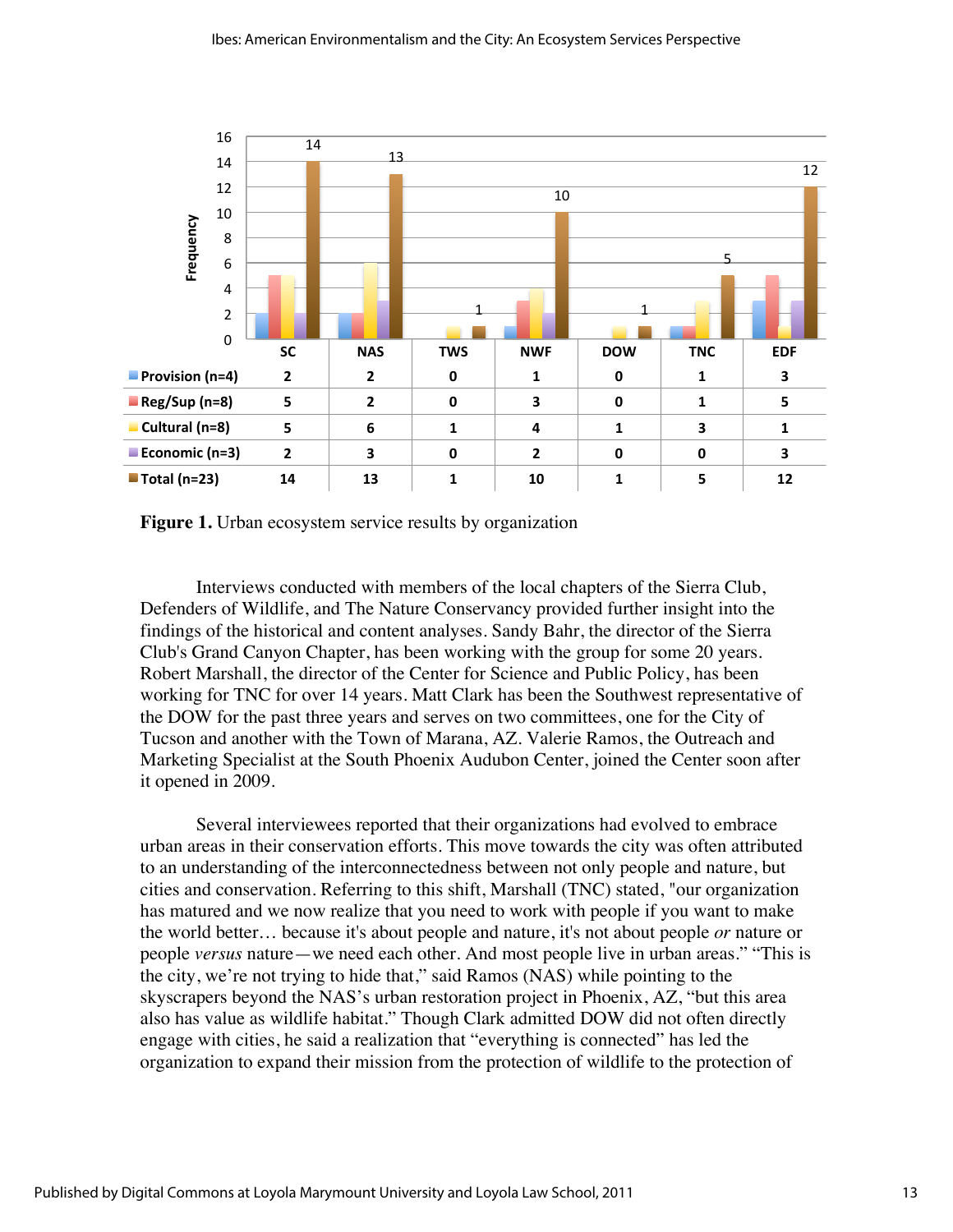all ecosystems. DOW's 'quasi-urban' initiatives mainly focus on protecting lands from development and/or working with cities and developers to protect wildlife habitat, said Clark.

Another common sentiment was that the organizations wanted to become more involved in urban areas, but that their resources were too limited. "One of the hardest things is choosing what *not* to do," said Bahr (SC), "environmental protection is like working in an emergency room, and there are things that don't get done, but there are only 24 hours in a day." On the other hand, Bahr noted that there is great diversity among the Sierra Clubs' chapters, and that each prioritizes different issues that constantly shift based on "what people care about and what is going on." The group also tries to expand its influence by both empowering people to advocate for issues on their own and pushing for policy that will have broader impacts.

Regarding the use and applicability of the ecosystem services concept to conservation efforts, the respondents had mixed opinions. Bahr (SC) said, "I think people get [the concept of ecosystem services] on some level, but I don't think people understand it in those terms." For this reason, Marshall (TNC) said, "we talk in terms of *nature's benefits*. No one knows what 'ecosystem services' are, it doesn't resonate with the public at all. People understand *nature's benefits.*" The concept has value, Marshall (TNC) noted, because it provides a way to connect to people with different values: "What it comes down to is what people value. We're not going to change people's values, all you can do is try to find a common ground instead of saying 'here, this is good for you, take it.' That's what the nature's services and ecosystem services paradigm has really forced us to do." Marshall (TNC) also pointed out that society is faced with making decisions regarding environmental and social issues all the time, and the benefit of the ecosystem services perspective is that it allows the consideration of tradeoffs, even if the science is not perfect. "There are going to be consequences no matter what we do, but we need to know what those consequences are so we can make better decisions—when it comes down to it we *do* have options," he said. Bahr (SC) agreed that communicating the utilitarian value of nature could be an effective component of environmental protection campaigns, but felt that it was not enough. "I do think there is a danger. The danger is if there is something we cannot attach a value to, does that mean we write them off? It needs to be put in a larger context," she said.

# **V. DISCUSSION & CONCLUSION**

New Urbanist Andres Duany (2007), claims there are four distinct types of environmentalists: 1) *Ethicists* who focus on the intrinsic value of nature and are provoked by feelings of guilt regarding the negative impact of humans on the natural world, 2) *Trendsetters* who are primarily motivated by the social benefit of engaging in sustainable behavior (e.g. Prius owners), 3) *Opportunists*, attracted to the economic benefits of sustainable practices (e.g. solar panels to reduce energy costs), and 4) S*urvivalists* motivated to act sustainably for fear of environmental catastrophe (e.g. peak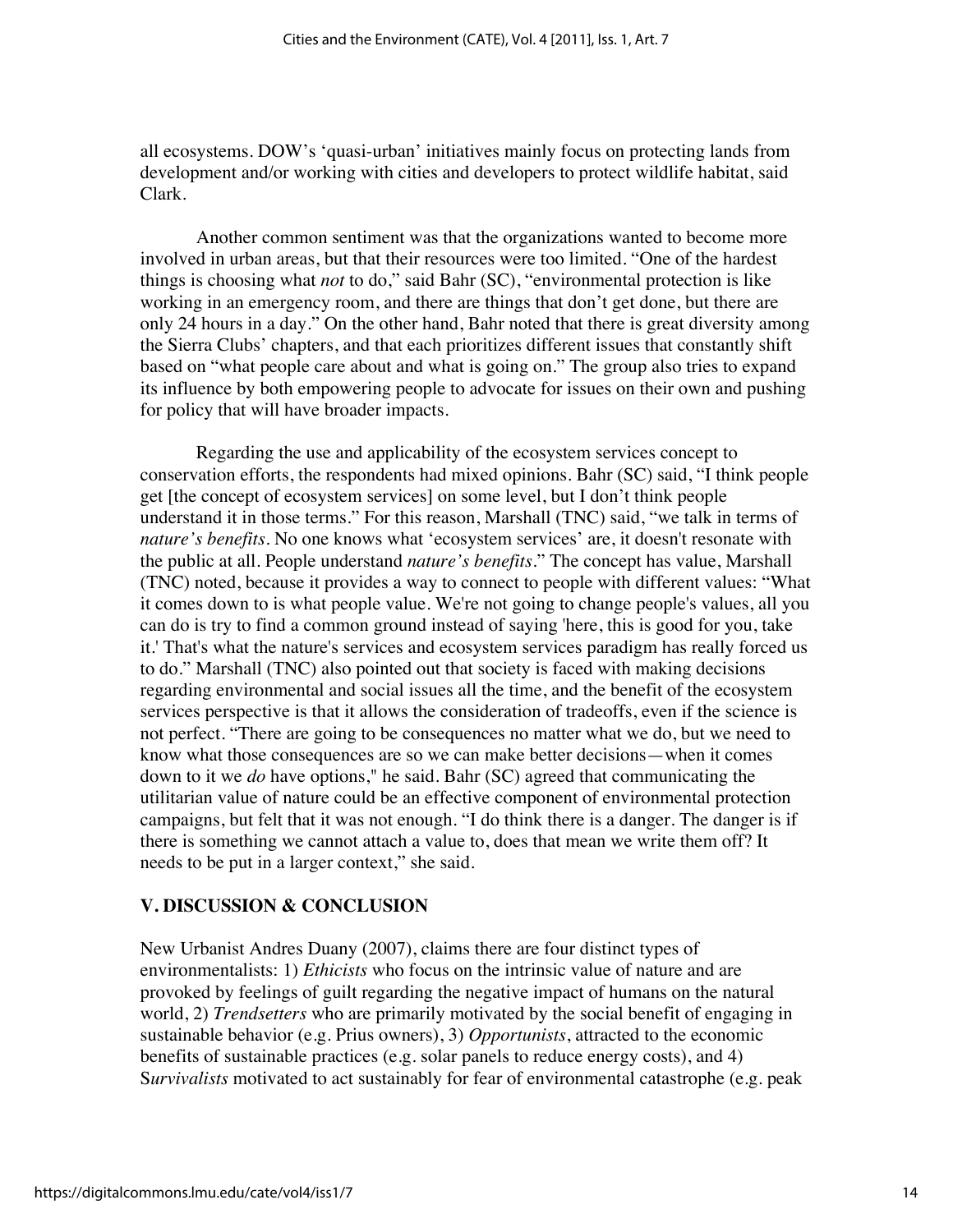oil). Similarly Paul Soglin, Mayor of Madison, WI, once stated, "There are two types of environmentalists: those who understand that the city is part of the environment and those who do not" (ARN 2010).

This research illustrates that there too are different types of environmental *organizations*. Some organizations are more like Duany's opportunists, and some more akin to ethicists, some who acknowledge the city as 'part of the environment' and others who maintain an overall perception that people are simply disturbances on the natural world. Cronon (1995:80) warns that a view of nature that "leaves no place for human beings—save perhaps as contemplative sojourners enjoying their leisurely reverie in God's natural cathedral… can offer no solution to the environmental and other problems that confront us." This dualism and anti-urbanism was once at the core of the American environmental movement, and inspired the formation of many now influential conservation groups, but many of these organizations have evolved to embrace humans and their home in cities, as has been highlighted in this study. For some, the turn towards the city was inspired by the belief that managing development, resource consumption, pollution and waste generated by cities would help the organization's conservation goals outside the city. In other cases, organizations now realize the importance of bringing nature closer to home, and have acknowledged the multiple ecosystem services urban landscapes can provide. Some groups have even come to understand humans, nature, and cities as intimately linked, and therefore mutually beneficial or detrimental. The shift of many of these groups towards the protection, restoration, and appreciation of human environments is significant as it suggests a move away from the historically anti-urban sentiments of the American environmental movement and the potential for local and regional governments and citizen groups to engage these organizations in urban initiatives aimed at increasing urban sustainability and quality of life.

Results also indicate that several of the organizations have begun to apply the ecosystem services framework, either explicitly or implicitly, both within and beyond urban boundaries. As such, the framework represents a potentially valuable tool for uniting various public and private interest groups in urban conservation. Yet important patterns were highlighted that warrant consideration as they may have significant implications for urban ecosystems. Specifically, different sets of urban ecosystem services were commonly emphasized by the groups (e.g. educational benefits), while others were largely ignored, including cultural heritage, artistic inspiration, spiritual values, and provisioning services such as soil/erosion protection and protection/provisioning of medicinal materials. A lack of consideration of the economic benefits of urban ecosystems—such as increasing real estate values, attracting businesses/tourism, and reducing costs (e.g. energy via microclimate regulation)—also highlights potential avenues for expansion. As interviews indicated that such gaps exist due to lack of resources by these large national organizations, these groups should seek to partner with local and regional government and other entities (e.g. church/park groups, neighborhood associations) to increase their reach, bolster their conservation efforts, and further enhance ecosystem services in cities. Another finding shows that individually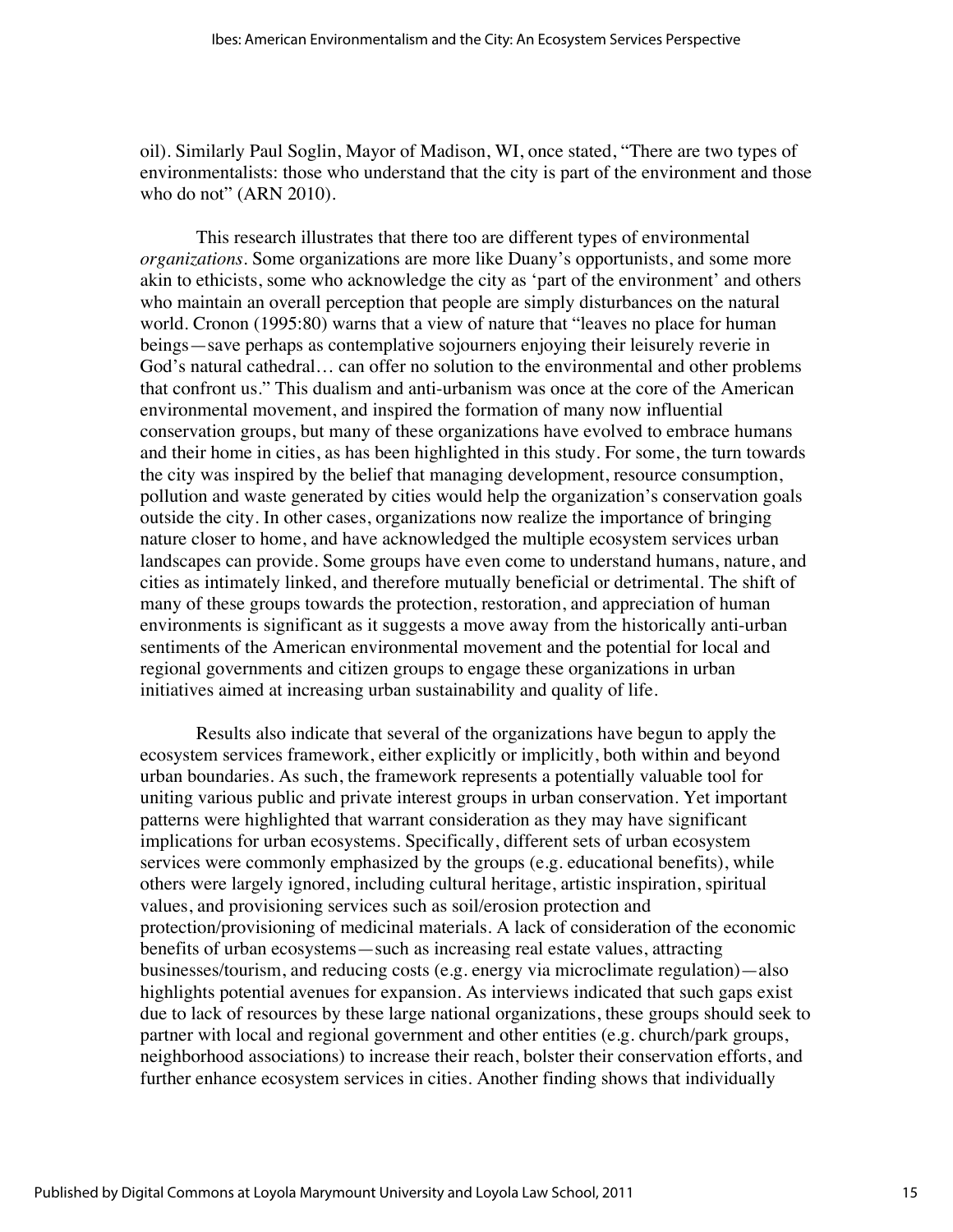some organizations emphasized a broad array of services in their annual reports, while others focused on a small set. This research can therefore help organizations by pointing out how effectively their urban initiatives are being communicated (or not) thus revealing areas for improvement and expansion. Also, these results can serve as a communication tool between organizations—illustrating what other groups are doing and perhaps inspiring others to enhance or develop new urban initiatives aimed at enhancing urban ecosystem services.

Finally, this study points to the potential benefits and dangers of the ecosystem services perspective. There is danger that a utilitarian framing may ignore those aspects of nature that do not have an observable direct, use or benefit to humans, thus increasing the intellectual and philosophical divide between conservationists, ecologists, economists, urbanists, and other groups. Further, results also warn that the commodification of nature can have serious ecological implications, a sentiment echoed by Cronon (1995), Daily and Ellison (2002), and Gómez-Baggethun et al. (2009). Yet if framed and applied appropriately, an ecosystem services perspective can facilitate collaborations and enhance efforts aimed at improving the sustainability and quality of life in cities, first by quantifying how valuable (monetarily speaking) these services are (Daily and Ellison 2002). Authors of the *The Economics of Ecosystems and Biodiversity* (TEEB 2010:3) study note that "valuation is seen not as a panacea, but rather as a tool to help recalibrate the faulty economic compass that has led us to decisions that are prejudicial to both current well-being and that of future generations." Communicating the value of nature in this way may therefore help individuals and groups understand and appreciate the otherwise invisible benefits of the natural world, and thereby "embrace the full continuum of a natural landscape that is also cultural, in which the city, the suburb, the pastoral, and the wild each has its proper place" (Cronon 1995:89).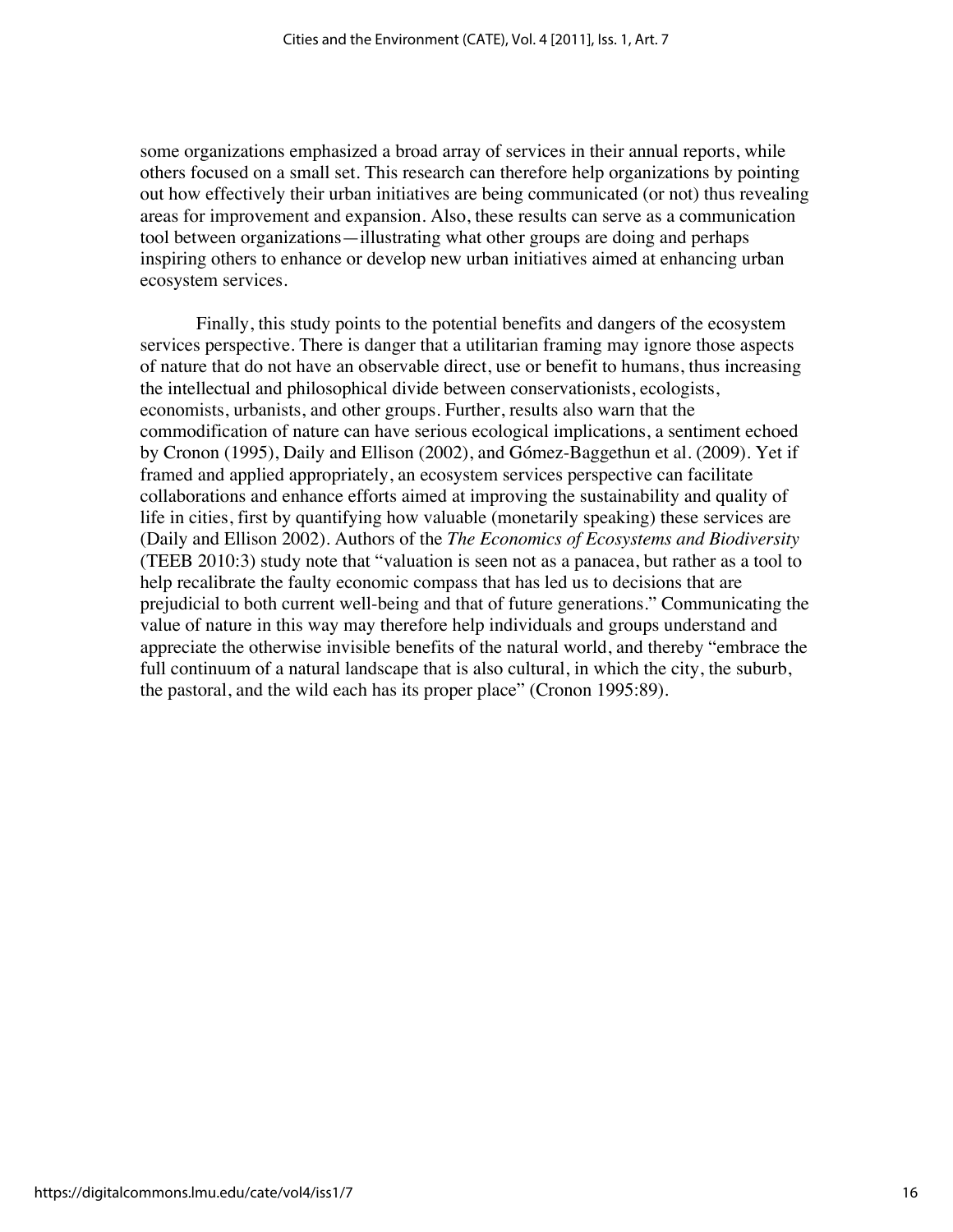| Organization                        | Year<br>founded | Local<br>chapter<br>location | <b>Headquarters</b><br>location | <b>Report Years</b><br>$(total pgs)*$ |  |
|-------------------------------------|-----------------|------------------------------|---------------------------------|---------------------------------------|--|
| <b>Sierra Club</b>                  | 1892            | Phoenix, AZ                  | San Francisco, CA               | 2008, 2009 (88)                       |  |
| <b>National Audubon Society</b>     | 1905            | Phoenix, AZ                  | New York, NY                    | 2009(30)                              |  |
| <b>Isaac Walton League</b>          | 1922            | ۰                            | Gaithersburg, MD                | 2008 (100)                            |  |
| <b>The Wilderness Society</b>       | 1935            | ۰                            | Washington, DC                  | 2009(36)                              |  |
| <b>National Wildlife Federation</b> | 1936            | Mesa, AZ                     | Reston Virginia                 | 2008, 2009 (49)                       |  |
| <b>Defenders of Wildlife</b>        | 1947            | ۰                            | Washington, DC                  | 2008, 2009 (67)                       |  |
| <b>The Nature Conservancy</b>       | 1951            | Phoenix, AZ                  | Arlington, VA                   | 2008, 2009<br>(116)                   |  |
| <b>Environmental Defense Fund</b>   | 1967            | $\overline{\phantom{a}}$     | Washington, DC                  | 2008, 2009 (67)                       |  |

**APPENDIX I. Information about the organizations and reports analyzed in this study**

\* only the most recent reports for NAS and TWS were available. The IWL does not publish annual reports so their *2008 Conservation Policies* report was used for this part of the analysis.

| Category                                                                                     | <b>Service</b>                 | <b>SC</b>    | <b>NAS</b>  | <b>TWS</b> | <b>NWF</b>   | <b>DOW</b> | <b>TNC</b> | <b>EDF</b>   |
|----------------------------------------------------------------------------------------------|--------------------------------|--------------|-------------|------------|--------------|------------|------------|--------------|
|                                                                                              | Food                           |              |             |            |              |            |            |              |
|                                                                                              |                                | X            |             |            |              |            |            | X            |
| Provisioning                                                                                 | Water                          |              | X           |            |              |            | X          | X            |
| $(n=4)$                                                                                      | Fiber, fuel, & other raw       | $\mathbf{X}$ | X           |            | $\mathbf{X}$ |            |            | X            |
|                                                                                              | materials                      |              |             |            |              |            |            |              |
|                                                                                              | Medicinal                      |              |             |            |              |            |            |              |
| <b>Regulating</b><br>$\boldsymbol{\alpha}$<br><b>Supporting</b>                              | Air quality regulation         | $\mathbf{x}$ |             |            |              |            |            | $\mathbf{x}$ |
|                                                                                              | Climate regulation             | $\mathbf{X}$ |             |            | $\mathbf{X}$ |            |            | X            |
|                                                                                              | Natural hazard mitigation      | X            |             |            | X            |            |            | X            |
|                                                                                              | Water regulation               | X            |             |            |              |            |            | X            |
|                                                                                              | Waste treatment                |              |             |            |              |            |            | X            |
| $(n=8)$                                                                                      | Soil/erosion protection        |              |             |            |              |            |            |              |
|                                                                                              | Habitat protection             | X            | $\mathbf X$ |            | $\mathbf{X}$ |            | X          |              |
|                                                                                              | <b>Biodiversity protection</b> |              | X           |            |              |            |            |              |
| <b>Cultural</b><br>$(n=8)$                                                                   | Aesthetic                      | X            | $\mathbf X$ |            | $\mathbf{X}$ |            |            |              |
|                                                                                              | Recreational                   | X            | X           | X          |              |            |            |              |
|                                                                                              | Artistic inspiration           |              | X           |            |              |            |            |              |
|                                                                                              | Cultural heritage/identity     |              |             |            |              |            | X          |              |
|                                                                                              | Spiritual                      |              |             |            |              |            |            |              |
|                                                                                              | *Educational benefit           | X            | X           |            | $\mathbf{X}$ | X          | X          |              |
|                                                                                              | *Community-building            | $\mathbf X$  | $\mathbf X$ |            | $\mathbf{X}$ |            |            | X            |
|                                                                                              | *Environmental justice         | X            | X           |            | X            |            | X          |              |
| Economic<br>$(n=3)$                                                                          | *Economic stimulation          | X            | X           |            |              |            |            | X            |
|                                                                                              | *Job training, creation        | X            | X           |            | $\mathbf{X}$ |            |            | X            |
|                                                                                              | *Reducing costs                |              | X           |            | $\mathbf{x}$ |            |            | X            |
| * added by the author, all others from deGroot 2009; ** total number provided and % of total |                                |              |             |            |              |            |            |              |

**APPENDIX II. Urban ecosystem service analyzed in this study: Results**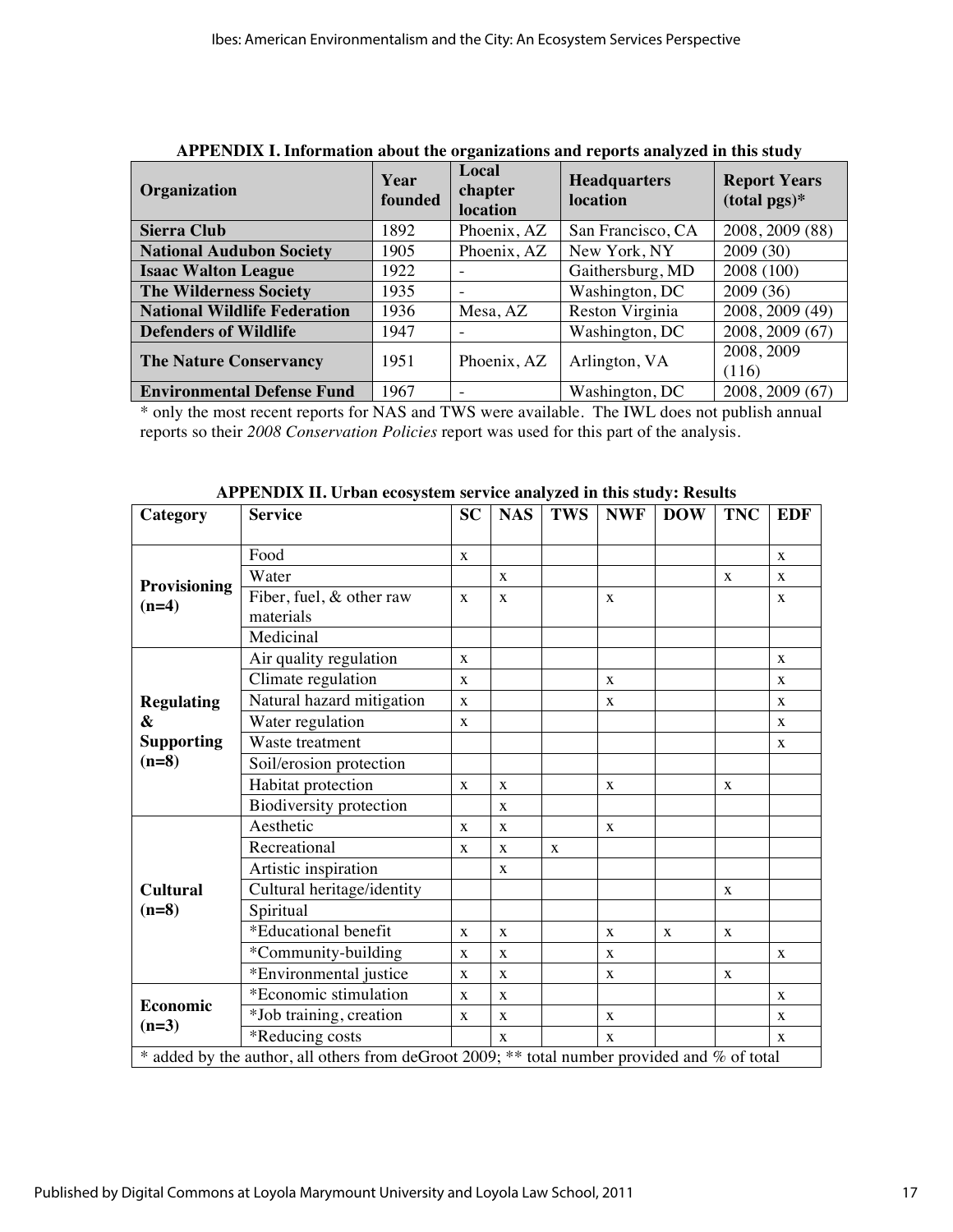#### **LITERATURE CITED**

- ARN (Architectural Resources Network). 2010. Periferia: New Urbanism Quotations. www.periferia.org/publications/Quotes.html (accessed 11/30/2010).
- Birchard, B. 2005. Nature's keepers: The remarkable story of how the Nature Conservancy became the largest environmental organization in the world. San Francisco: Jossey-Bass, a Wiley Imprint.
- Boland, P and S Hunhammer. 1999. Ecosystem services in urban areas. Ecol. Economics 29(2).
- Cadenasso, M and S Pickett. 2008. Urban principles for ecological landscape design and management: scientific fundamentals. Cities and the Environment 1(2): 4.
- Campbell, D and D Fiske. 1959. Convergent and discriminate validation by the multitrait-multimethod matrix. Psychological Bulletin 56: 81-105.
- Carson, R. 1962. Silent Spring. New York: Houghton Mifflin Harcourt.
- Cohen, M. 1988. The History of the Sierra Club: 1892-1970. San Francisco: Sierra Club Books.
- Cohen, S. 2009. Ecosystem services come to New York City: The natural way to reduce pollution. The New York Observer, Sept 3, 2009.
- Costanza, R, R d'Arge, R de Groot, S Farber, M Grasso, B Hannon, K Limburg, S Naeem, R O'Neill, J Paruelo, R Raskin, P Sutton, and M van den Belt. 1997. The value of the world's ecosystem services and natural capital. Nature 387(6630): 253- 260.
- Cronon, W. 1995. Uncommon Ground. NYC: W.W. Norton & Co.
- Daily, G. 1997. Nature's services: societal dependence on natural ecosystems. Washington D.C.: Island Press.
- Daily, G and P Ehrlich. 1999. Managing earth's ecosystems: an interdisciplinary challenge. Ecosystems 2: 277–280.
- Daily, G and K Ellison. 2002. The new economy of nature: the quest to make conservation profitable. Washington D.C.: Island Press.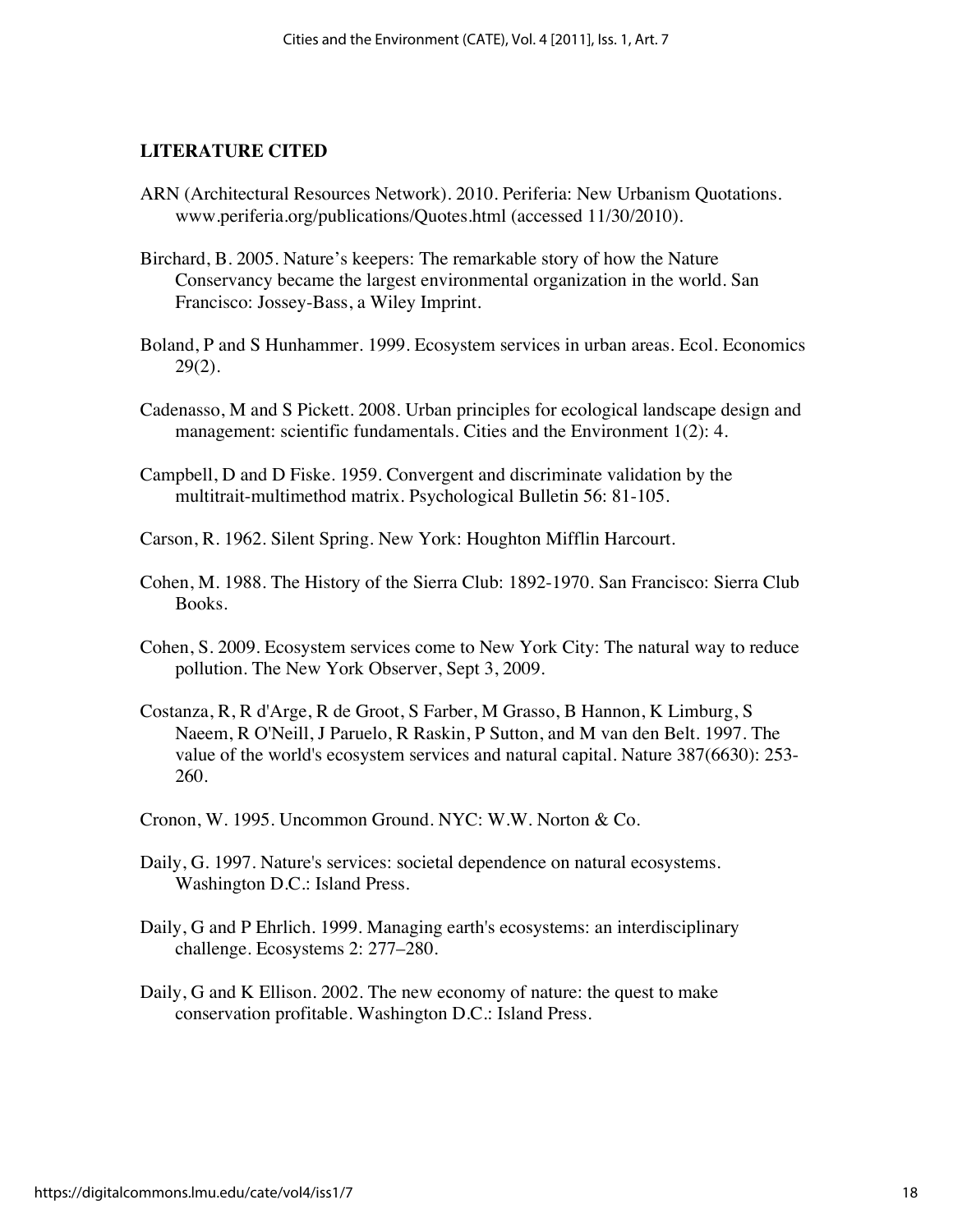- Daily, G, S Polasky, J Goldstein, PM Kareiva, HA Mooney, L Pejchar, TH Ricketts, J Salzman, and R Shallenberger. 2009. Ecosystem services in decision making: time to deliver. Frontiers in Ecology and the Environment, 7(1): 21–28.
- deGroot, R, R Alkemade, L Braat, L Hein, and L Willemen. 2009. Challenges in integrating the concept of ecosystem services and values in landscape planning, management and decision making. Ecological Complexity: 1-13.
- DOW (Defenders of Wildlife). 2008. 2008 Annual report. http: //search3.crownpeak.com/cpt\_redirect/177?account=46423a456922&qid=5816 (accessed 11/30/2010).

\_\_\_\_\_\_\_\_. 2009. 2009 Annual report. http://search3.crownpeak.com/cpt\_redirect/175?account=46423a456922&qid=5816 (accessed 11/30/2010).

\_\_\_\_\_\_\_\_. 2010. Our history. www.defenders.org/about\_us/history (accessed 12/01/2010).

- Duany, A. 2007. Marketing sustainable communities. Lecture presented at the 2007 Green Architecture and Urbanism Council, Alexandria, Virginia: Nov 30 to Dec 2, 2007.
- Economist, The. 2010. Money can grow on trees: Forests are disappearing because they are undervalued. The Economist, Sept 23, 2010. Print Edition.
- EDF (Environmental Defense Fund). 2008. 2008 Annual report. http://www.edf.org/documents/8862\_EDF\_AR\_2008.pdf (accessed 11/30/2010).

 $\ldots$  2009. 2009 Annual report. http://www.edf.org/documents/10659\_EDF\_AnnualReport2009.pdf (accessed 11/30/2010).

Ehrlich, P. 1968. The Population Bomb. Cuthogue, New York: Bucaneer.

Ehrlich, P and A Ehrlich. 1972. Population, resources, environment: issues in human ecology. New York: WH Freeman.

\_\_\_\_\_\_\_\_. 1981. Extinction: The Causes and Consequences of the Disappearance of Species. New York: Random House.

Fox, S. 1985. The American conservation movement: John Muir and his legacy. Madison, WI: The University of Wisconsin Press.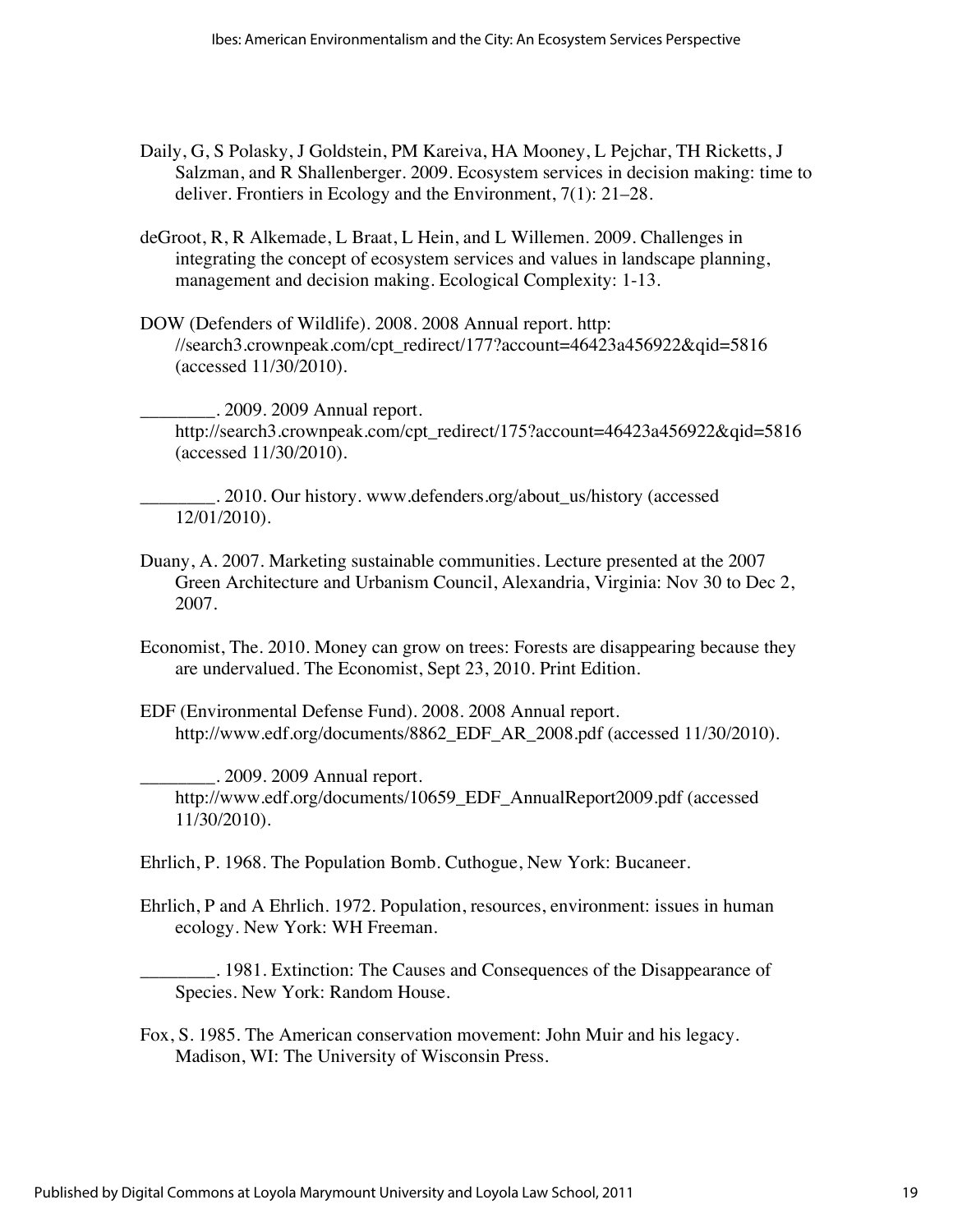- Givoni, B. 1991. Impact of planted areas on urban environmental quality: A review. Atmospheric Environment 25(3): 289.
- Gómez-Baggethun, E, R de Groot, P Lomas, C Montes. 2009. The history of ecosystem services in economic theory and practice: From early notions to markets and payment schemes. Ecological Economics 69: 1209–1218.
- Hudson, W. 1991. Landscape linkages and biodiversity. Washington D.C.: Island Press.
- IWL (Izaak Walton League). 2008. Conservation Policies Handbook 2008. http: //www.iwla.org/ht/a/GetDocumentAction/i/7032 (accessed 11/30/2010).

\_\_\_\_\_\_\_\_. 2010. The Izaak Walton League of America: About us. www.iwla.org/index.php? ht=d/sp/i/191/pid/191 (accessed 11/30/2010).

- Johnson, R, A Onwuegbuzie, and L Turner. 2007. Toward a definition of mixed methods research. Journal of Mixed Methods Research 1: 112.
- Liu, J, T Dietz, S Carpenter, M Alberti, C Folke, E Moran, A Pell, P Deadman, T Kratz, J Lubchenco, E Ostrom, Z Ouyang, W Provencher, C Redman, S Schneider, W Taylor. 2007. Complexity of Coupled Human and Natural Systems. Science 317: 1513.
- Lovell, S and D Johnston. 2009. Designing landscapes for performance based on emerging principles in landscape ecology. Ecology and Society 14(1): 44.
- MA (Millennium Ecosystem Assessment). 2003. Ecosystems and Human Well-being: A framework for assessment. Island Press, Washington, DC, USA.
- Merchant, C. 2002. The Columbia guide to American environmental history. New York: Columbia University Press.
- NAS (National Audubon Society). 2009. Annual report 2009-2010. Available online at: http: //www.audubon.org/annual-report.

\_\_\_\_\_\_\_\_. 2010a. Audubon Arizona: About us. http: //az.audubon.org/AboutUs.html (accessed 11/30/2010).

\_\_\_\_\_\_\_\_. 2010b. Audubon: Timeline of accomplishments. www.audubon.org/timelineaccomplishments (accessed 11/30/2010).

NMPRS (Nina Mason Pulliam Rio Salado Audubon Center). 2010. FAQs about the Nina Mason Pulliam Rio Salado Audubon Center. Phoenix, AZ: Nina Mason Pulliam Audubon Center.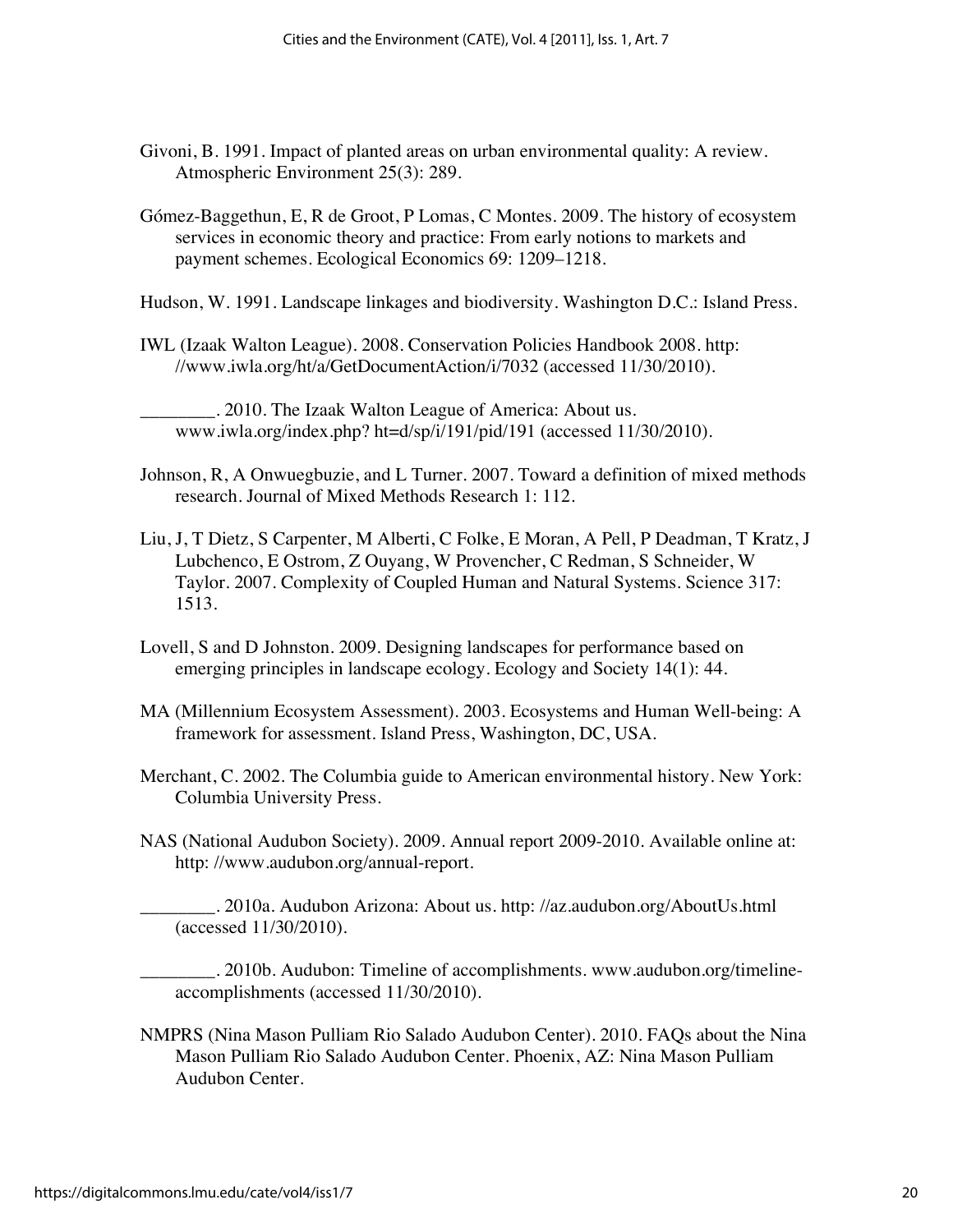NWF (National Wildlife Federation). 2008. 2008 Annual report. www.nwf. org/About/AnnualReport/~/media/PDFs/About/Annual%20Reports/NWF\_AR\_2008 .ashx (accessed 11/30/2010).

\_\_\_\_\_\_\_\_. 2009. 2009 Annual report. www.nwf.org/annualreport2009/pdfs/NWF\_AnnualReport2009.pdf (accessed 11/30/2010).

\_\_\_\_\_\_\_\_. 2010. Our history and heritage, Urban Communities. www.nwf.org (accessed 12/01/2010).

- Rappaport Clark, J. 2007. Testimony of Jamie Rappaport Clark executive vice president of Defenders of Wildlife. Hearing on Global Warming and Wildlife Protection February 7, 2007. Available online at: search3.crownpeak.com/cpt\_redirect/1169?account= 46423a456922&qid=11965.
- Rowell, A. 1996. Green backlash: global subversion of the environment movement. New York: Routledge.
- Ruddell, D. 2009. A mixed method multi-scale analysis: A case study on extreme heat in Phoenix, AZ. Doctoral Dissertation. Tempe, AZ: Arizona State University.
- Sander, H. 2009. What's it worth? Improving land use planning through the modeling and economic evaluation of ecosystem services. Dissertation, University of Minnesota.
- SCEP. 1970. Man's impact on the global environment: study of critical environmental problems. Cambridge, MA: MIT Press.
- Schilling, J. 2010. Towards a Greener Green Space Planning. Thesis, Lund University International Master's Programme in Environmental Studies and Sustainability Science.
- Scott, KI, JR Simpson, and EG McPherson. 1999. Effects of tree cover on parking lot microclimate and vehicle emissions. J. Arboric. 25(3):129–142.

Sierra Club. 2008. 2008 Annual report. http://www.sierraclub.org/foundation/downloads/2008-annual-report.pdf (accessed 11/30/2010).

\_\_\_\_\_\_\_\_. 2009. 2009 Annual report. http://www.sierraclub.org/foundation/downloads/2009-annual-report.pdf (accessed 11/30/2010).